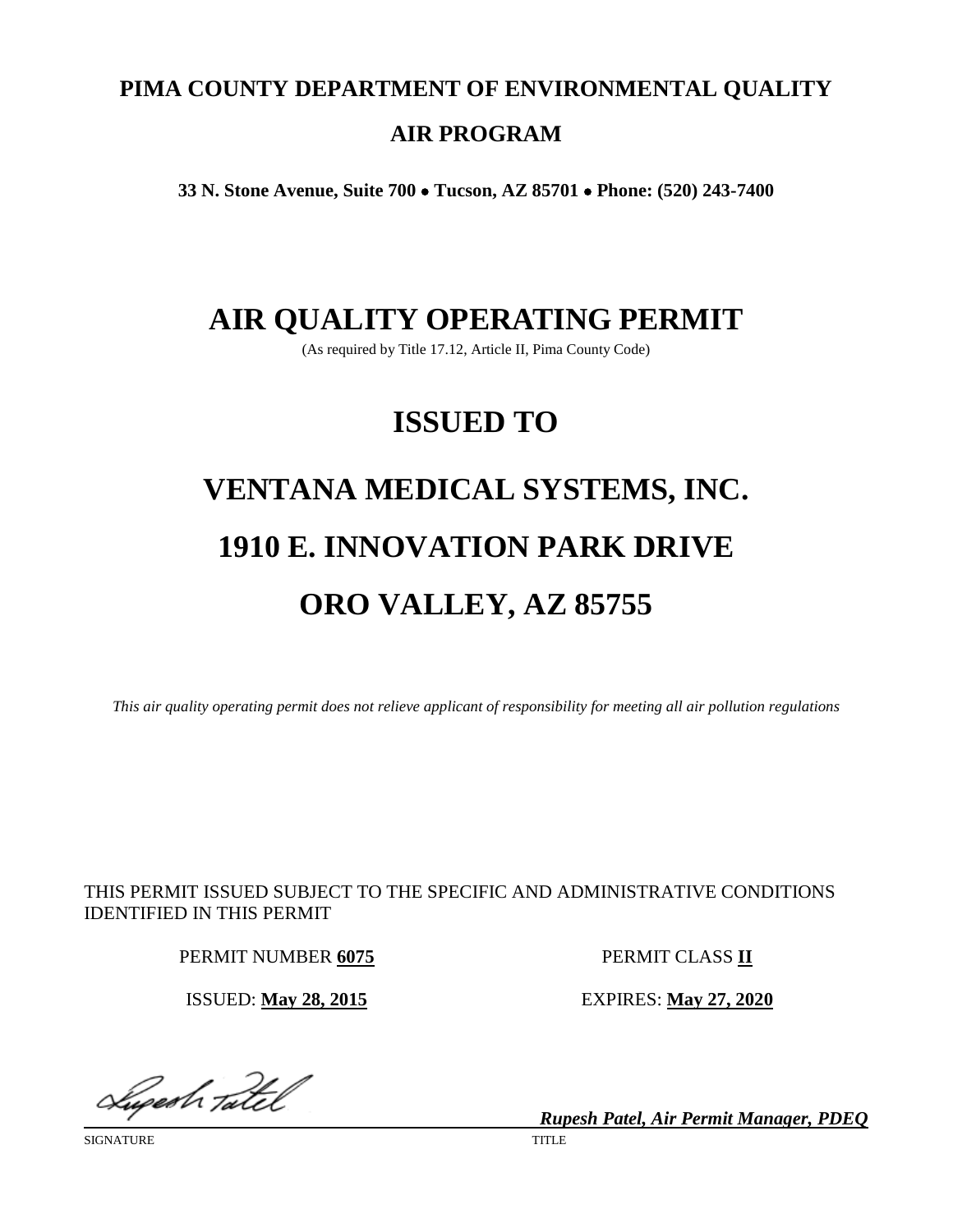### **Table of Contents**

| Section 3 - New Source Performance Standards (NSPS) for Stationary Spark Ignition (SI) Internal |  |
|-------------------------------------------------------------------------------------------------|--|
|                                                                                                 |  |
|                                                                                                 |  |
|                                                                                                 |  |
|                                                                                                 |  |
|                                                                                                 |  |
| Section 4 - National Emission Standards for Hazardous Air Pollutants (NESHAP) for               |  |
|                                                                                                 |  |
|                                                                                                 |  |
|                                                                                                 |  |
| Monitoring, Installation, Collection, Operation, and Maintenance Requirements17                 |  |
|                                                                                                 |  |
|                                                                                                 |  |
|                                                                                                 |  |
|                                                                                                 |  |
|                                                                                                 |  |
|                                                                                                 |  |
|                                                                                                 |  |
|                                                                                                 |  |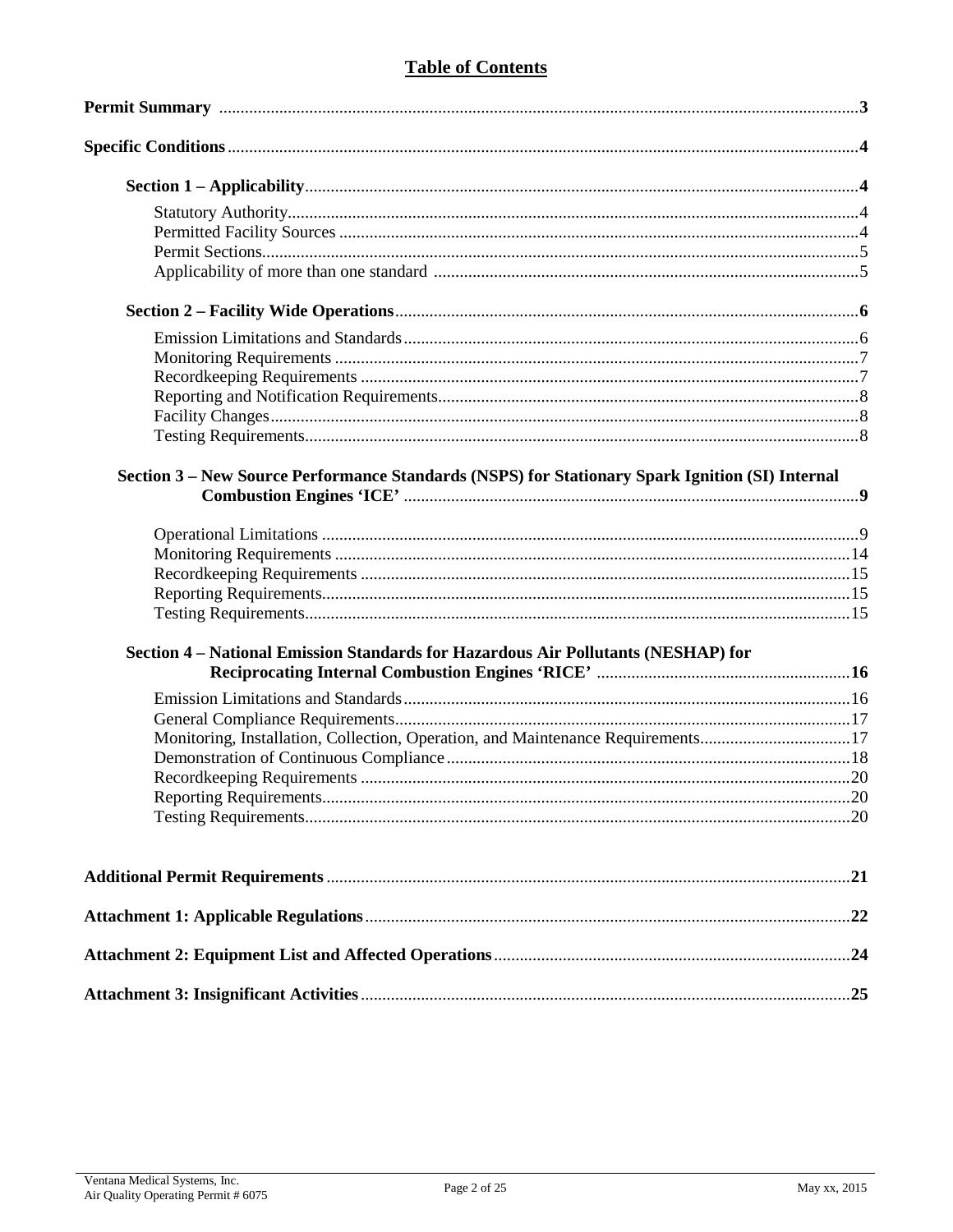#### **Permit Summary**

This operating permit is the first 5-year, individual air quality operating permit issued to Ventana Medical Systems for their manufacturing facility located at 1910 E. Innovation Park Dr, Oro Valley, AZ 85755. The facility is a true minor stationary source for all criteria pollutants and an area source of Hazardous Air Pollutants. The facility is located in an area that is classified as attainment.

The manufacturing facility operates under the following industrial classification:

• In-Vitro Diagnostic Substance Manufacturing/Biotechnology Research and Development SIC Codes: 2835, 8731 NAICS Codes: 325413, 541711

The facility manufactures medical diagnostic systems and operates 4 natural gas fired emergency generators which are subject to federal standards.

The facility also has operations, equipment, and activities that are de minimus emission sources that are considered insignificant activities. The following emission rates are for reference purposes and are used to establish whether or not the source is a major source in terms of the Title V permit program. They are not intended to be enforced by direct measurement unless otherwise noted in the Specific Conditions of this permit.

| <b>Facility-Wide Potential Emissions of Pollutants (tons/yr)</b> |           |                          |     |             |     |                 |      |     |              |               |
|------------------------------------------------------------------|-----------|--------------------------|-----|-------------|-----|-----------------|------|-----|--------------|---------------|
| <b>Conventional or Criteria Air Pollutant</b>                    |           |                          |     | <b>NSPS</b> |     | <b>HAPs</b>     |      |     |              |               |
| $PM_{2.5}$                                                       | $PM_{10}$ | <b>PM</b>                | NOx | <b>VOC</b>  | CO  | SO <sub>2</sub> | Lead | N/A | <b>Total</b> | <b>Single</b> |
|                                                                  |           | $\overline{\phantom{0}}$ | 1.9 |             | 1.7 |                 | ND   | N/A |              |               |

ND - No Data for natural gas combustion.

– - Not significant for natural gas combustion

**All terms and conditions of this permit that are Federally Enforceable or Material Permit Conditions are specifically indicated as such.**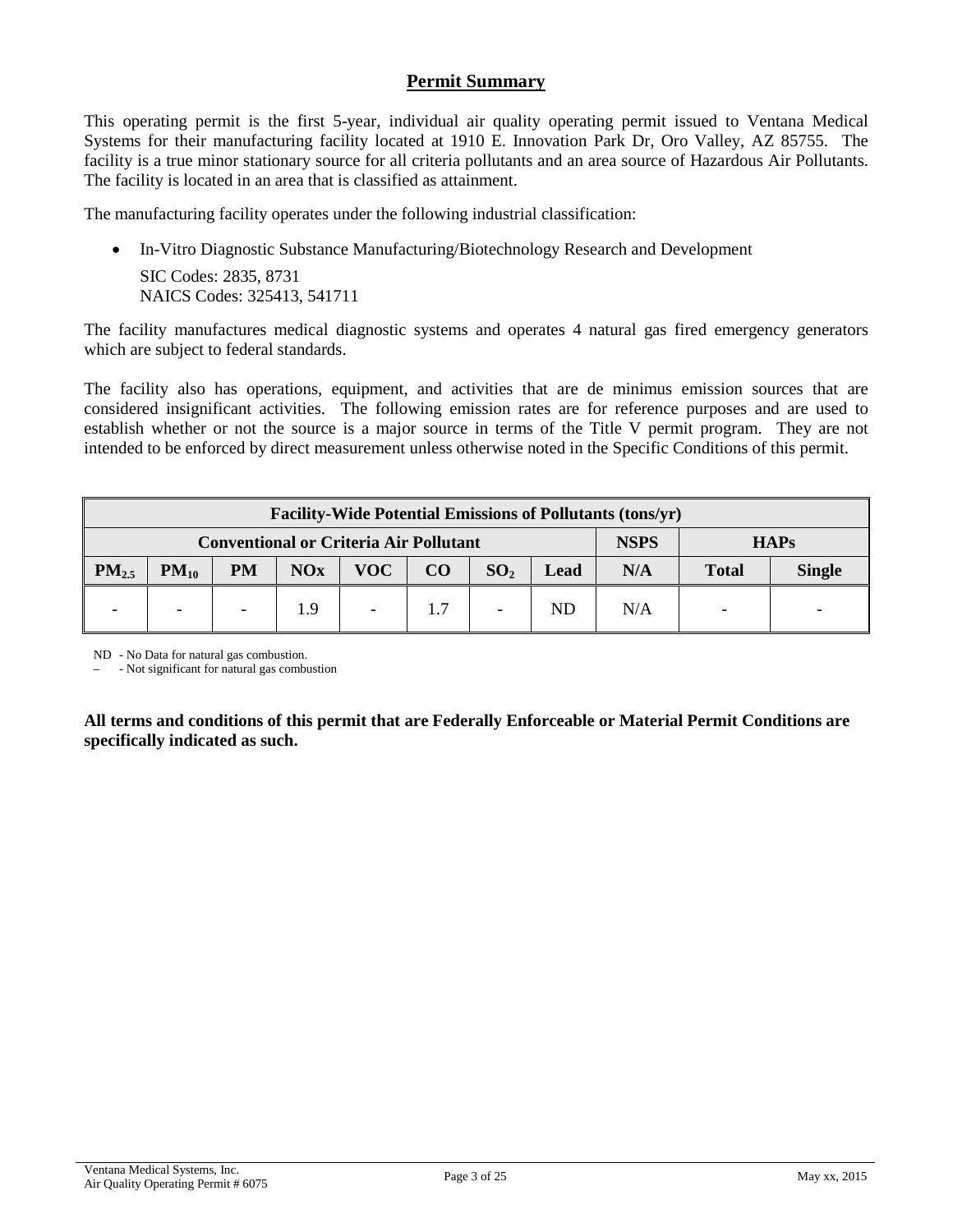#### **Specific Conditions**

[References are to Title 17 of the Pima County Code [PCC] unless otherwise noted]

#### **Section 1**

#### **Applicability**

#### **I. Statutory Authority**

The Specific Conditions contained in this air quality operating permit apply to the operations, equipment, and sources provided in the permit application and shall not relieve the Permittee or its subcontractors from compliance with all local, county, state, and federal laws, statutes, and codes or from obtaining permits for other operations or activities when required. [PCC 17.12.010.D & PCC 17.12.165]

#### **II. Permitted Facility Sources**

The Specific Conditions apply to the following source categories, affected facilities, equipment, emissions sources, and operations at the facility.

A. Facility-Wide Operations

Applicable to facility wide operations: General provisions, odor limiting standard, opacity standard, visibility limiting standard, and standards of performance for unclassified sources, that apply facility wide and to all sources of air contaminants operating at the facility.

[PCC 17.16.010.A, PCC 17.16.400, PCC 17.16.430] **[Locally Enforceable Conditions]**

B. NSPS for Stationary Internal Combustion Engines 'ICE'

40 CFR 60, Subpart JJJJ – Standards of Performance for Stationary Spark Ignition Internal Combustion Engines. **[Federally Enforceable Conditions]**

- 1. Applicable to manufacturers, owners and operators of stationary spark ignition (SI) internal combustion engines (ICE) as specified below:
	- a. Manufacturers of stationary SI ICE with a maximum engine power greater than 19 KW (25 HP) that are not gasoline fueled and are not rich burn engines fueled by LPG, where the manufacturer participates in the voluntary manufacturer certification program described in II.B of this Section, and the date of manufacture is:
		- i. On or after January 1, 2009, for emergency engines.
	- b. Owners and Operators of stationary SI ICE that commence construction after June 12, 2006, where the stationary SI ICE are manufactured:
		- i. After January 1, 2009 for emergency engines with a maximum engine power greater than 19 KW (25 HP).
	- c. Owners and operators of stationary SI ICE that are modified or reconstructed after June 12, 2006 and any person that modifies or reconstructs any stationary SI ICE after June 12, 2006.
	- d. The provisions of I.E of Section 3 are applicable to all owners and operators of stationary SI ICE that commence construction after June 12, 2006.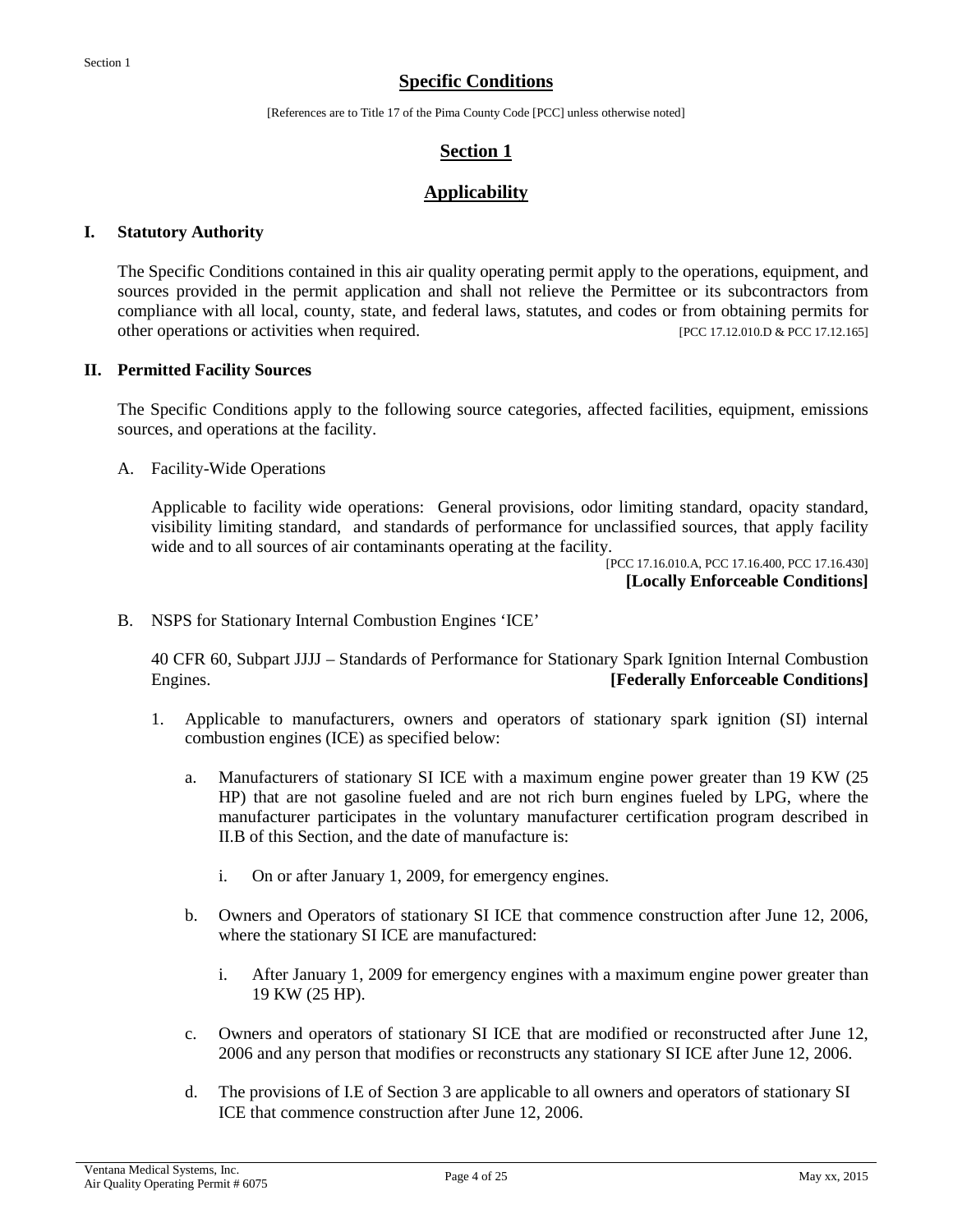C. NESHAP for stationary 'RICE'

40 CFR 63, Subpart ZZZZ – National Emission Standards for Hazardous Air Pollutants for Stationary Reciprocating Internal Combustion Engines (RICE) [PCC 17.16.530.B.83]

#### **[Federally Enforceable Conditions]**

- 1. Applicable to each existing, new or reconstructed stationary spark ignition (SI) RICE at an area source as follows: [40 CFR 60.6595(a), 40 CFR 63.6590(c) & 40 CFR 60.6603(a)]
	- a. A stationary RICE is "existing," if construction or reconstruction was commenced before June 12, 2006:
		- i. For each existing SI RICE, the Permittee must comply with the applicable requirements in Section 4 of this permit no later than October 19, 2013.
	- b. A stationary RICE is "new" if construction was commenced on or after June 12, 2006. A stationary RICE is "reconstructed" if reconstruction as defined in 40 CFR 63.2 commenced on or after June 12, 2006:
		- i. For each new or reconstructed stationary SI RICE, the Permittee must meet the requirements in II.C of this Section by meeting the requirements of 40 CFR Part 60, subpart JJJJ, for spark ignition engines. No further requirements apply for such engines. [40 CFR 63.6590(c)]
- D. Local (New and Existing) Stationary Source Performance Standards

Applicable to the following operations: Each internal combustion engine.

[PCC 17.16.340, & PCC 17.12.185.A.2] **[Locally Enforceable Conditions]**

#### **III. Permit Sections**

The Specific Conditions have been organized into the following permit sections:

- Section  $1 -$  Applicability
- Section 2 Facility Wide Operations
- Section 3 NSPS for Stationary Internal Combustion Engines 'ICE'
- Section 4 NESHAP for Reciprocating Internal Combustion Engines 'RICE'

#### **IV. Applicability of more than one standard**

A. If more than one emission limit or emission standard in this permit is applicable to the same source, the more stringent standard or emission limit shall apply. [PCC 17.16.010.B]

**[Locally Enforceable Condition]**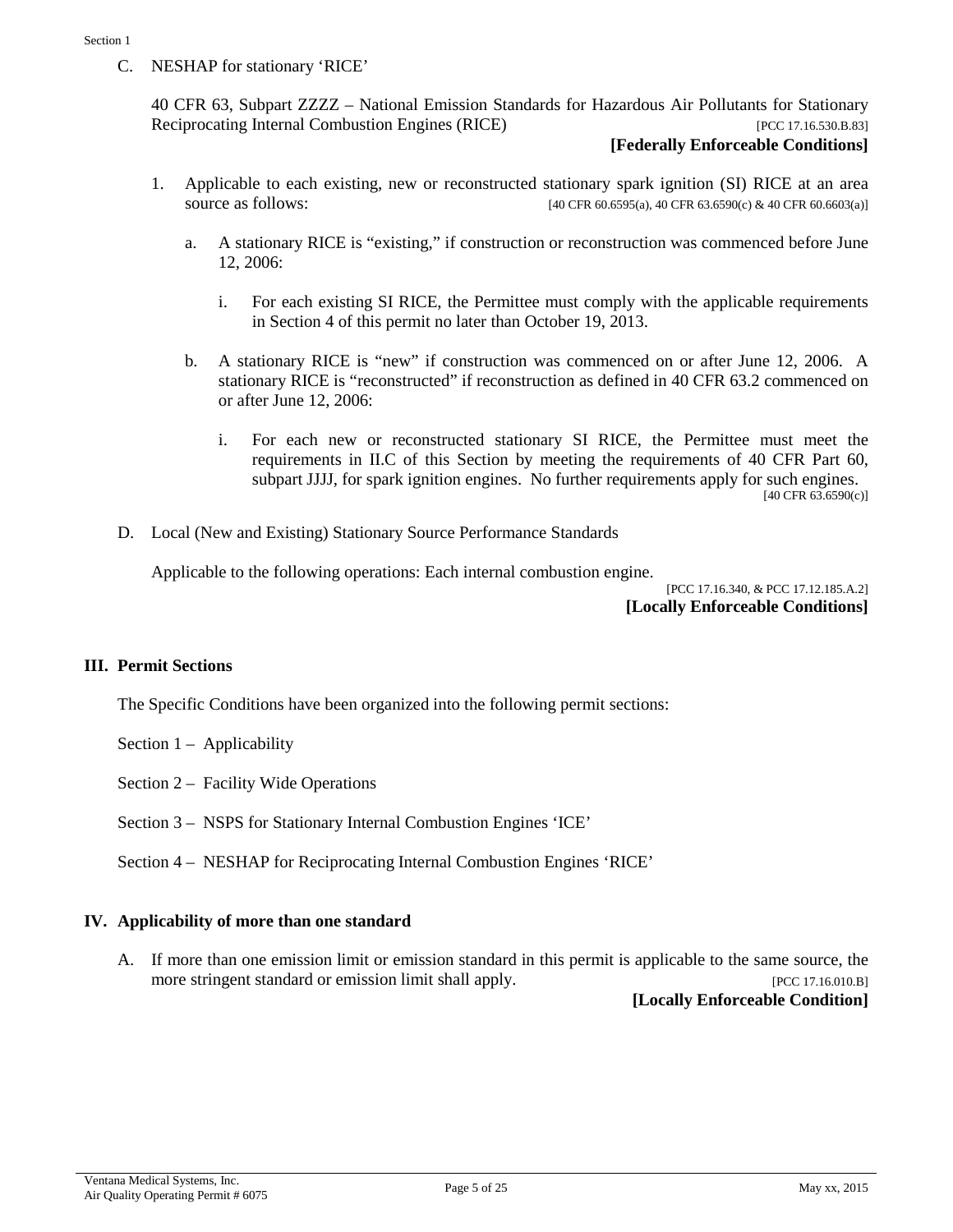#### **Section 2**

#### **Facility Wide Operations**

The provisions of this Section are applicable to facility wide operations and all sources of air contaminants operating at the facility as described in II.A of Section 1. [PCC 17.16.010.B]

#### **[Locally Enforceable Conditions]**

#### **I. Emission Limitations and Standards** [PCC 17.12.185.A.2]

- A. Air Pollution Control Standard
	- 1. The Permittee shall not cause or permit the planning, construction, installation, erection, modification, use or operation of an emission source which will cause or contribute to a violation of a performance standard in Title 17 of the Pima County Code. [PCC 17.16.020.A & PCC 17.12.020]
	- 2. Where a stack, vent or other outlet is at such a level that fumes, gas mist, odor, smoke, vapor or any combination thereof constituting air pollution are discharged to adjoining property, the Control Officer may require the installation of abatement equipment or the alteration of such stack, vent or other outlet by the owner or operator thereof to a degree that will adequately reduce or eliminate the discharge of air pollution to adjoining property. [PCC 17.16.020.B]
- B. Materials Handling Standard
	- 1. Materials including solvents or other volatile compounds, paints, acids, alkalies, pesticides, fertilizers and manure shall be processed, stored, used and transported in such a manner and by such means that they will not evaporate, leak, escape or be otherwise discharged into the ambient air so as to cause or contribute to air pollution. Where means are available to reduce effectively the contribution to air pollution from evaporation, leakage or discharge, the installation and use of such control methods, devices, or equipment shall be mandatory. [PCC 17.16.430.F]
	- 2. The Permittee shall not transport or store VOC's without taking necessary and feasible measures to control evaporation, leakage, or other discharge into the atmosphere. [PCC 17.16.400.A]
- C. Odor Limiting Standard

The Permittee shall not emit gaseous or odorous materials from equipment, operations or premises under his control in such quantities or concentrations as to cause air pollution. [PCC 17.16.030]

D. Opacity Limit

Except as otherwise specified in the Specific Conditions of this permit, the opacity of all plumes and effluents from all point, non-point, or fugitive emission sources shall not exceed 20% as determined by EPA Reference Method 9, Appendix A, 40 CFR Part 60. [PCC 17.16.050.B, PCC 17.16.040 & PCC 17.16.130.B.1] *[This condition is Federally Enforceable when opacity is above 40%]*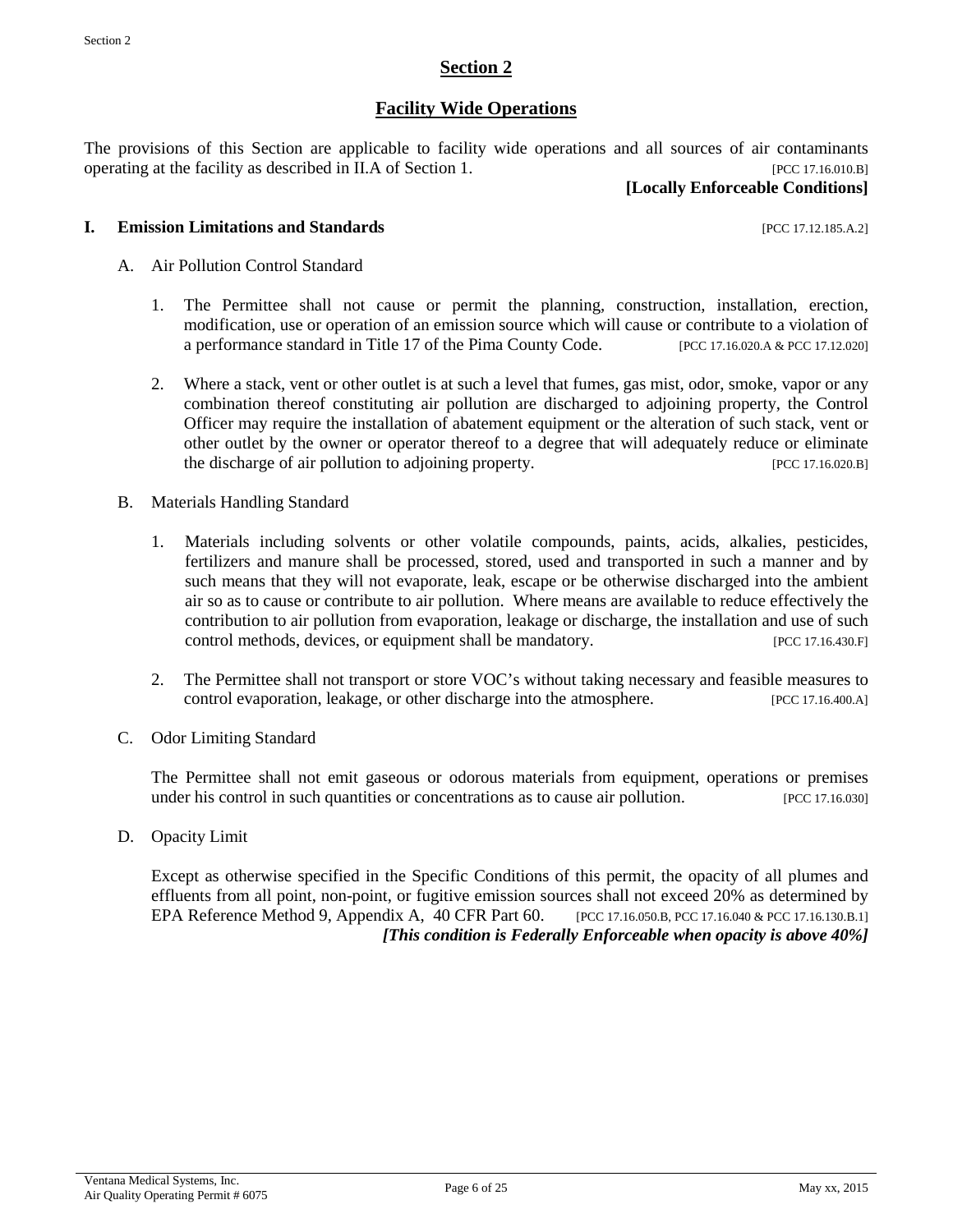The Permittee shall not cause, suffer, allow, or permit diffusion of visible emissions, including fugitive dust, beyond the property boundary line within which the emissions become airborne, without taking reasonably necessary and feasible precautions to control generation of airborne particulate matter. Sources may be required to cease temporarily the activity or operation which is causing or contributing to the emissions until reasonably necessary and feasible precautions are taken.

- a. I.E of this Section shall not apply when wind speeds exceed twenty-five (25) miles per hour (using the Beaufort Scale of Wind-Speed Equivalents, or as recorded by the National Weather Service). This exception does not apply if control measures have not been taken or were not commensurate with the size or scope of the emission source.
- b. I.E of this Section shall not apply to the generation of airborne particulate matter from undisturbed land.

#### **II. Monitoring Requirements II. All and Sequirements IPCC 17.12.185.A.3**]

Monitoring facility wide operations for compliance with the standards in I.A through E of this Section shall not be necessary as the use of good modern practices prevents emissions in excess of the standards. The Control Officer may ask the Permittee to monitor and control emissions if the Control Officer has reasonable cause to believe a violation of the standards has been committed.

#### **III. Recordkeeping Requirements** [PCC 17.12.185.A.3 & 4]

A. Monitoring Records

The Permittee shall maintain records of required monitoring information. Records shall include at a minimum:

- 1. The date, time, and the place defined in the permit requiring the measurement sampling, inspection, or observation.
- 2. The name of the person conducting the measurement, sampling, inspection or observation.
- 3. The particular piece of equipment, process, or area being measured, sampled, inspected or observed; and,
- 4. The results of the measurement, sampling, inspection or observation to include any discrepancy or excessive emissions observed. If any discrepancies or excessive emissions are observed, the record shall include the corrective action taken.
- B. Record Retention

The Permittee shall retain records of all required monitoring and support information for at least 5 years from the date of the monitoring sample, measurement, report, or application. Support information includes copies of all reports required by the permit. [PCC 17.12.185.4.b]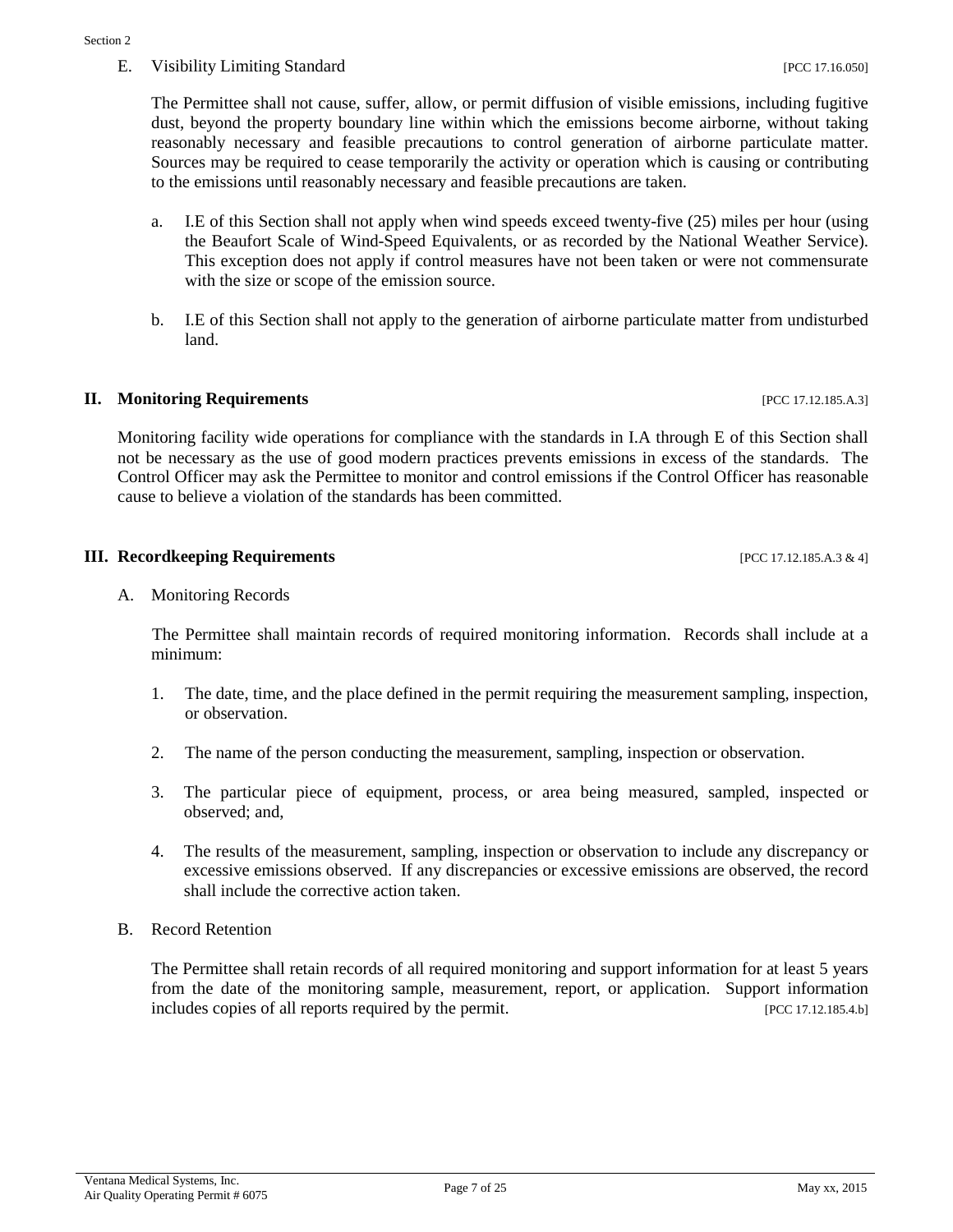C. Recordkeeping for Compliance Determinations

The Permittee shall retain a copy of the permit onsite including all required monitoring records and support information. In addition, all equipment identified in the permit equipment list shall be marked with a unique, clearly visible, and accessible ID to identify the piece of equipment. The Permittee shall be considered in compliance by demonstrating that sufficient information on the equipment and facility operations is periodically collected, recorded, and maintained to assure that the compliance status of any specific condition of this permit can be readily ascertained at any time. [PCC 17.12.080 & PCC 17.24.020.A]

#### **IV. Reporting and Notification Requirements** [PCC 17.12.185.A.5]

The Permittee shall report to the Control Officer any emissions in excess of the limits established by this permit in accordance with I.B of the Additional Permit Conditions. [PCC 17.12.040]

#### **V. Facility Changes**

- A. Before installing additional units, or modifying existing emission equipment or switching fuels, the Permittee shall apply for the appropriate revision in accordance with PCC 17.12.235, PCC 17.12.255.B or PCC 17.12.260. [PCC 17.12.235, PCC 17.12.255, PCC 17.12.260]
- B. For facility changes that do not require revision, the Permittee may make the changes if written notice is provided to the Control Officer in advance of the changes in accordance with PCC 17.12.240.C. [PCC 17.12.240.C]
- C. The Permittee shall maintain a log of other facility changes that do not require revision or notice pursuant to PCC 17.12.240.B. [PCC17.12.240.B]

#### **VI. Testing Requirements [PCC 17.12.045, PCC 17.12.050 & PCC 17.20.010]**

For purposes of demonstrating compliance, these test methods shall be used, provided that for the purpose of establishing whether or not the facility has violated or is in violation of any provision of this permit, nothing in this permit shall preclude the use, including the exclusive use, of any credible evidence or information relevant to whether a source would have been in compliance with applicable federal requirements if the appropriate performance or compliance procedures or methods had been performed.

[PCC 17.12.045, PCC 17.20.010]

A. When required by the Control Officer, the Permittee shall perform EPA Reference Method 9 visible emission observations to monitor compliance with the opacity standards identified in this Section.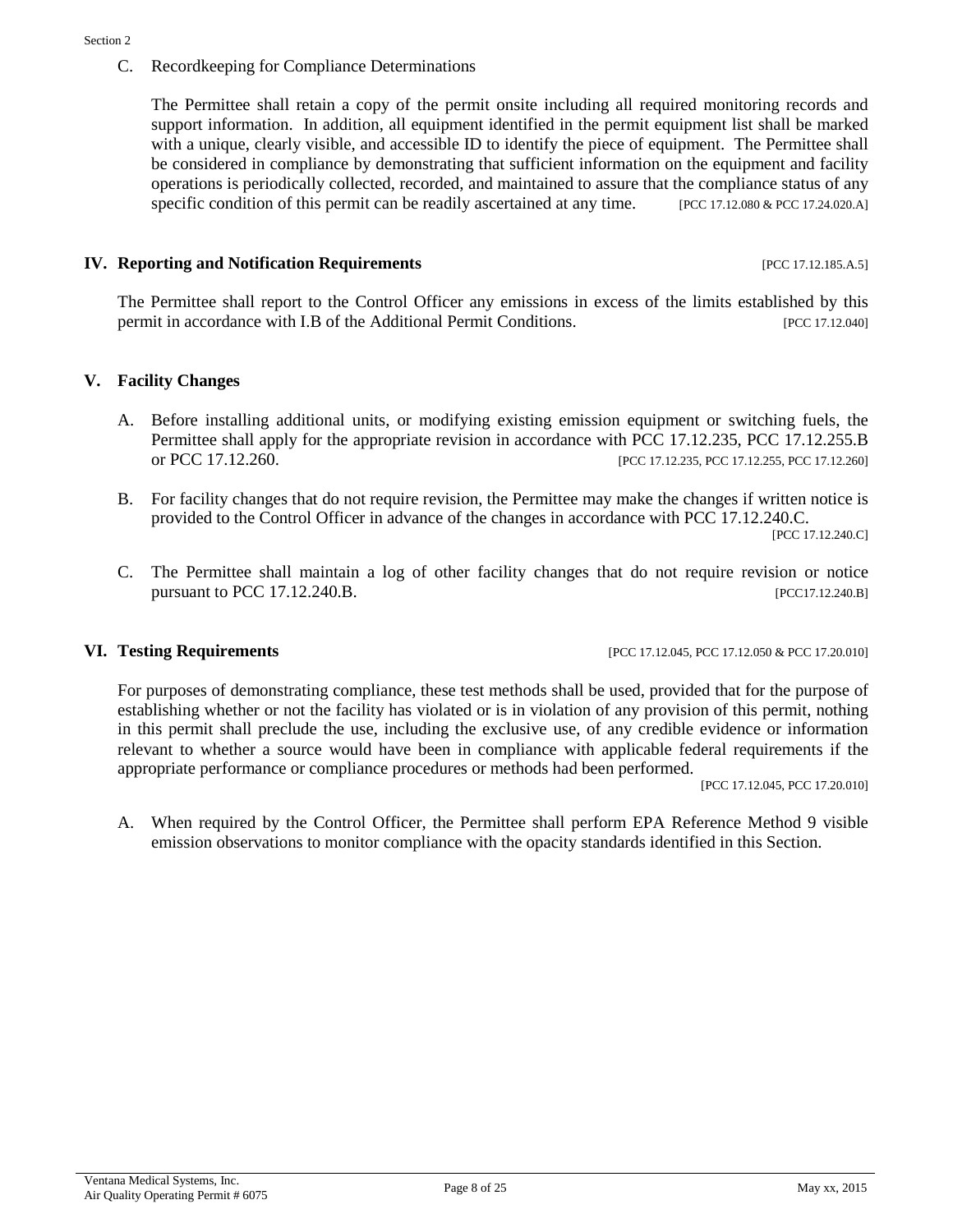### **Section 3**

#### **New Source Performance Standards (NSPS) for Stationary Spark Ignition Internal Combustion Engines (SI ICE)**

The provisions of this Section are applicable to affected stationary emergency SI ICE as provided in II.B of Section 1 and identified in Table 1 of Attachment 2. The general provisions of 40 CFR Part 60, §§ 60.1 through 63.19 apply to applicable SI ICE sources as indicated in Table 3 to 40 CFR Part 60, Subpart JJJJ. All provisions of this Section are Federally Enforceable unless otherwise noted.

#### **I. Operational Limitations** [PCC 17.12.185.A.2]

#### A. Hour Limitation

The Permittee shall not operate the emergency SI ICE for more than the number of hours per year specified in the permit equipment list on a rolling twelve (12) month total basis.

[PCC 17.12.185.A.2 OR PCC 17.12.190.B] **[Material Permit Condition]**

#### B. Emission Standards [40 CFR 60.4233]

1.  $NO<sub>x</sub>$ , CO and VOC

The Permittee must comply with the emission standards in Table 1 of Subpart JJJJ (shown below) for their stationary emergency SI ICE. [40 CFR 60.4233(d), 40 CFR 60.4233(e), & 40 CFR 4233(f)(4)]

#### **Emission Standards for Emergency SI ICE (Ref. Table 1 to 40 CFR Part 60, Subpart JJJJ)**

|                                 | <b>Maximum</b>   |                                              | <b>Emission Standards</b> <sup>a</sup> |                             |  |
|---------------------------------|------------------|----------------------------------------------|----------------------------------------|-----------------------------|--|
| <b>Engine Type</b>              | <b>Engine</b>    | g/HP-hr or [ppmvd at $15\%$ O <sub>2</sub> ] |                                        |                             |  |
|                                 | <b>Power</b>     | NO <sub>x</sub>                              | CO                                     | $\mathbf{VOC}^{\mathbf{b}}$ |  |
| Emergency<br>(New and Modified) | $25 < H$ P < 130 | 10 <sup>c</sup>                              | 387                                    | N/A                         |  |
| Emergency<br>(New)              | $HP \ge 130$     | $2.0$ [160]                                  | 4.0 [540]                              | $1.0$ [86]                  |  |
| Emergency<br>(Modified)         | $HP \ge 130$     | 3.0 [250]                                    | 4.0 [540]                              | 1.0 [86]                    |  |

<sup>a</sup> Owners and operators of stationary non-certified SI engines may choose to comply with the emission standards in units of either g/HP-hr or ppmvd at 15 percent O2.

<sup>b</sup> For purposes of 40 CFR 60, Subpart JJJJ, when calculating emissions of volatile organic compounds, emissions of formaldehyde should not be included.

 $\textdegree$  The emission standards applicable to emergency engines between 25 HP and 130 HP are in terms of NO<sub>X</sub>+HC.

#### 2. Opacity [**Locally Enforceable Conditions]**

- a. The Permittee shall not cause, allow, or permit the effluent from any stationary SI ICE to have an average opacity density equal to or greater than 20 percent. [PCC 17.16.040.A] *[This condition is Federally Enforceable when opacity is above 40%]*
- b. The Permittee shall not cause, allow, or permit to be emitted into the atmosphere from any stationary rotating machinery, smoke for any period greater than ten consecutive seconds that exceeds 40 percent opacity. Visible emissions when starting cold equipment shall be exempt from this requirement for the first ten minutes. [PCC 17.12.185.A & PCC 17.16.340.E]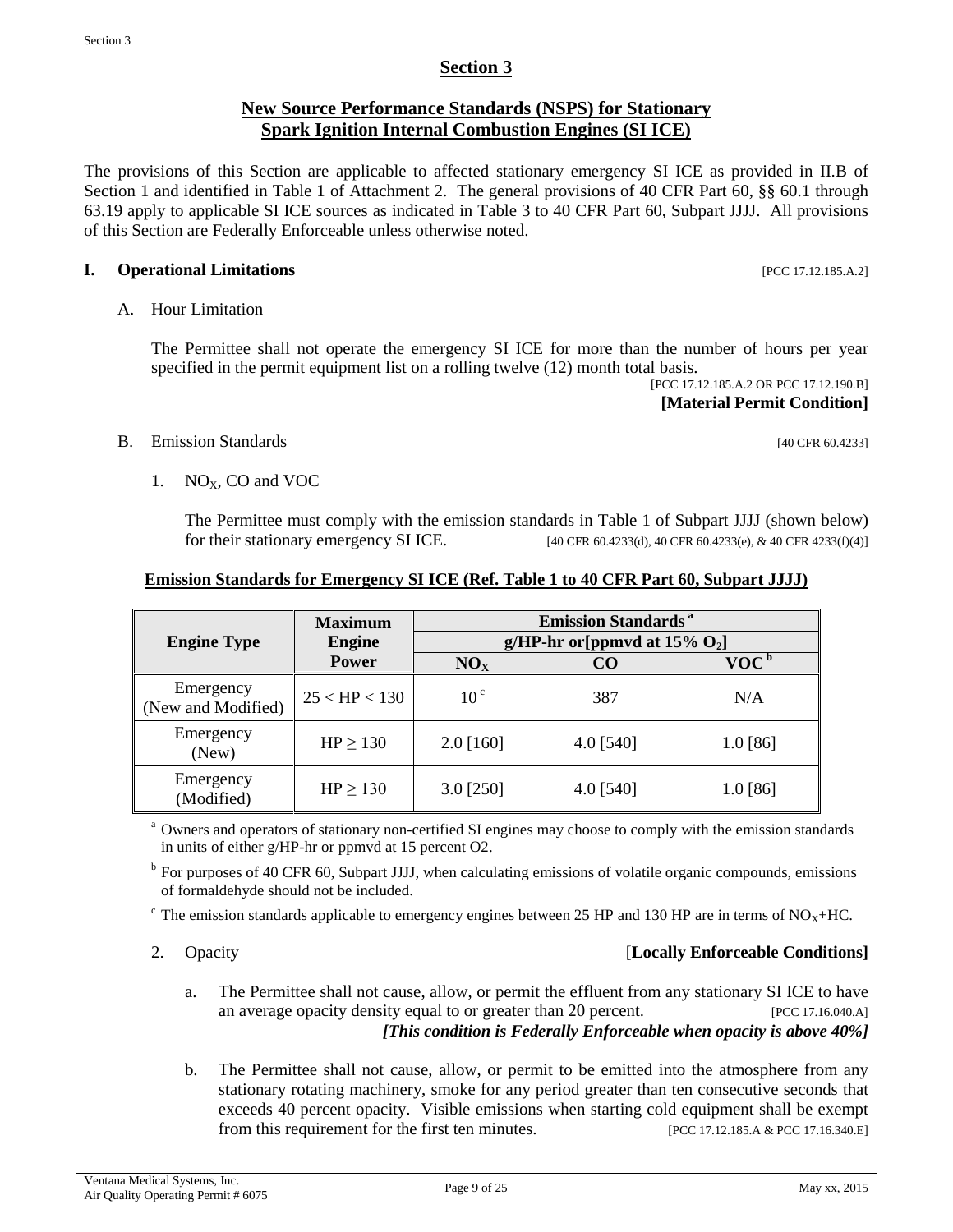C. Operational Condition

The Permittee must operate and maintain stationary SI ICE that achieve the emission standards as required in I.B.1 of this Section over the entire life of the engine. [40 CFR 60.4234]

D. Fuel Requirements

The Permittee shall burn only the specified fuel allowed for the stationary SI ICE in Table 2, Attachment 2 of this permit. [PCC 17.12.185.A.2]

#### **[Locally Enforceable and Material Permit Condition]**

E. Installation Restrictions [40 CFR 60.4236]

- 1. The Permittee may not install stationary SI ICE that do not meet the applicable requirements in 40 CFR 60.4233 after the specified dates as follows:
	- a. For stationary SI ICE with a maximum engine power < 500 HP, after July 1, 2010.

[40 CFR 60.4236(a)]

- b. For stationary SI ICE with a maximum engine power > 500HP, after July 1, 2009. [40 CFR 60.4236(b)]
- c. For lean burn stationary SI ICE with a maximum engine power  $500 \leq HP \leq 1350$ , after **January 1, 2010.** [40 CFR 60.4236(b)]
- d. For emergency stationary SI ICE with a maximum engine power > 19 KW (25 HP), after January 1, 2011. [40 CFR 60.4236(c)]
- 2. In addition to the requirements specified in 40 CFR 60.4231 and 40 CFR 60.4233, it is prohibited to import stationary SI ICE less than or equal to 19 KW (25 HP), stationary rich burn LPG SI ICE, and stationary gasoline SI ICE that do not meet the applicable requirements specified in paragraph I.E.1of this Section, after the date specified in paragraph I.E.1 of this Section. [40 CFR 60.4236(d)]
- 3. The requirements of I.E of this Section do not apply to stationary SI ICE that have been modified or reconstructed, and they do not apply to engines that were removed from one existing location and reinstalled at a new location. **Example 20** CFR 60.4236(e)]
- F. Emergency Designation

The Permittee must operate the emergency ICE according to the requirements in paragraphs I.F.1 through I.F.3 of this Section. Any operation other than emergency operation, maintenance and testing, emergency demand response, and operation in non-emergency situations for 50 hours per year, as described in paragraphs I.F.1 through I.F.3 of this Section, is prohibited. If the Permittee does not operate the engine according to the requirements in paragraphs I.F.1 through I.F.3 of this Section, the engine will not be considered an emergency engine under this Section and will need to meet all requirements for non-emergency engines. [40 CFR 60.4243(d)]

1. There is no time limit on the use of emergency RICE in emergency situations.

[40 CFR 60.4243(d)(1)]

2. The Permittee may operate the subject emergency ICE for any combination of the purposes specified in I.F.2.a through I.F.2.c of this Section for a maximum of 100 hours per calendar year. Any operation for non-emergency situations as allowed in I.F.3 of this Section counts as part of the 100 hours per calendar year allowed by this paragraph I.F.2. [40 CFR 60.4243(d)(2)]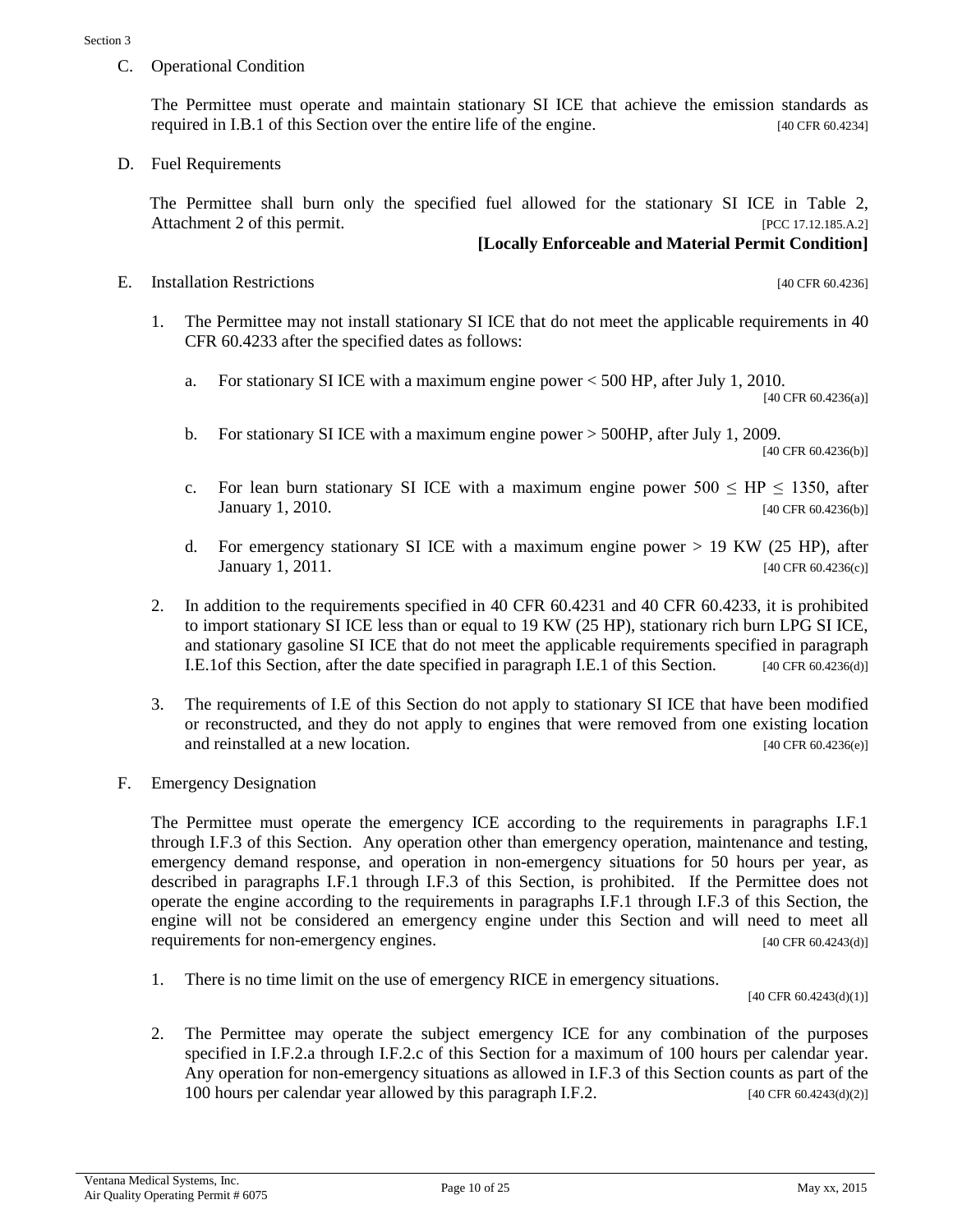- a. The subject emergency ICE may be operated for maintenance checks and readiness testing, provided that the tests are recommended by Federal, State or local government, the manufacturer, the vendor, the regional transmission organization or equivalent balancing authority and transmission operator, or the insurance company associated with the engine. The Permittee may petition the Control Officer for approval of additional hours to be used for maintenance checks and readiness testing, but a petition is not required if the Permittee maintains records indicating that Federal, State, or local standards require maintenance and testing of emergency ICE beyond 100 hours per calendar year. [40 CFR 60.4243(d)(2)(i)]
- b. Emergency ICE may be operated for emergency demand response for periods in which the Reliability Coordinator under the North American Electric Reliability Corporation (NERC) Reliability Standard EOP-002-3, Capacity and Energy Emergencies (incorporated by reference, see §63.14), or other authorized entity as determined by the Reliability Coordinator, has declared an Energy Emergency Alert Level 2 as defined in the NERC Reliability Standard EOP-002-3. [40 CFR 63. 60.4243(d)(2)(ii)]
- c. Emergency ICE may be operated for periods where there is a deviation of voltage or frequency of 5 percent or greater below standard voltage or frequency.  $[40 \text{ CFR } 60.4243(d)(2)(iii)]$
- 3. The Permittee may operate the subject emergency ICE up to 50 hours per calendar year in nonemergency situations, but those 50 hours are counted towards the 100 hours per calendar year provided for maintenance and testing and emergency demand response provided in paragraph I.F.2 of this Section. Except as provided in paragraphs I.F.3.a of this Section, the 50 hours per year for non-emergency situations cannot be used for peak shaving or non-emergency demand response, or to generate income for a facility to supply power to an electric grid or otherwise supply power as part of a financial arrangement with another entity. [40 CFR 60.4243(d)(3)]
	- a. The 50 hours per year for non-emergency situations can be used to supply power as part of a financial arrangement with another entity if all of the following conditions are met:

[40 CFR 60.4243(d)(3)]

- i. The engine is dispatched by the local balancing authority or local transmission and distribution system operator.
- ii. The dispatch is intended to mitigate local transmission and/or distribution limitations so as to avert potential voltage collapse or line overloads that could lead to the interruption of power supply in a local area or region.
- iii. The dispatch follows reliability, emergency operation or similar protocols that follow specific NERC, regional, state, public utility commission or local standards or guidelines.
- iv. The power is provided only to the facility itself or to support the local transmission and distribution system.
- v. The Permittee identifies and records the entity that dispatches the engine and the specific NERC, regional, state, public utility commission or local standards or guidelines that are being followed for dispatching the engine. The local balancing authority or local transmission and distribution system operator may keep these records on behalf of the Permittee.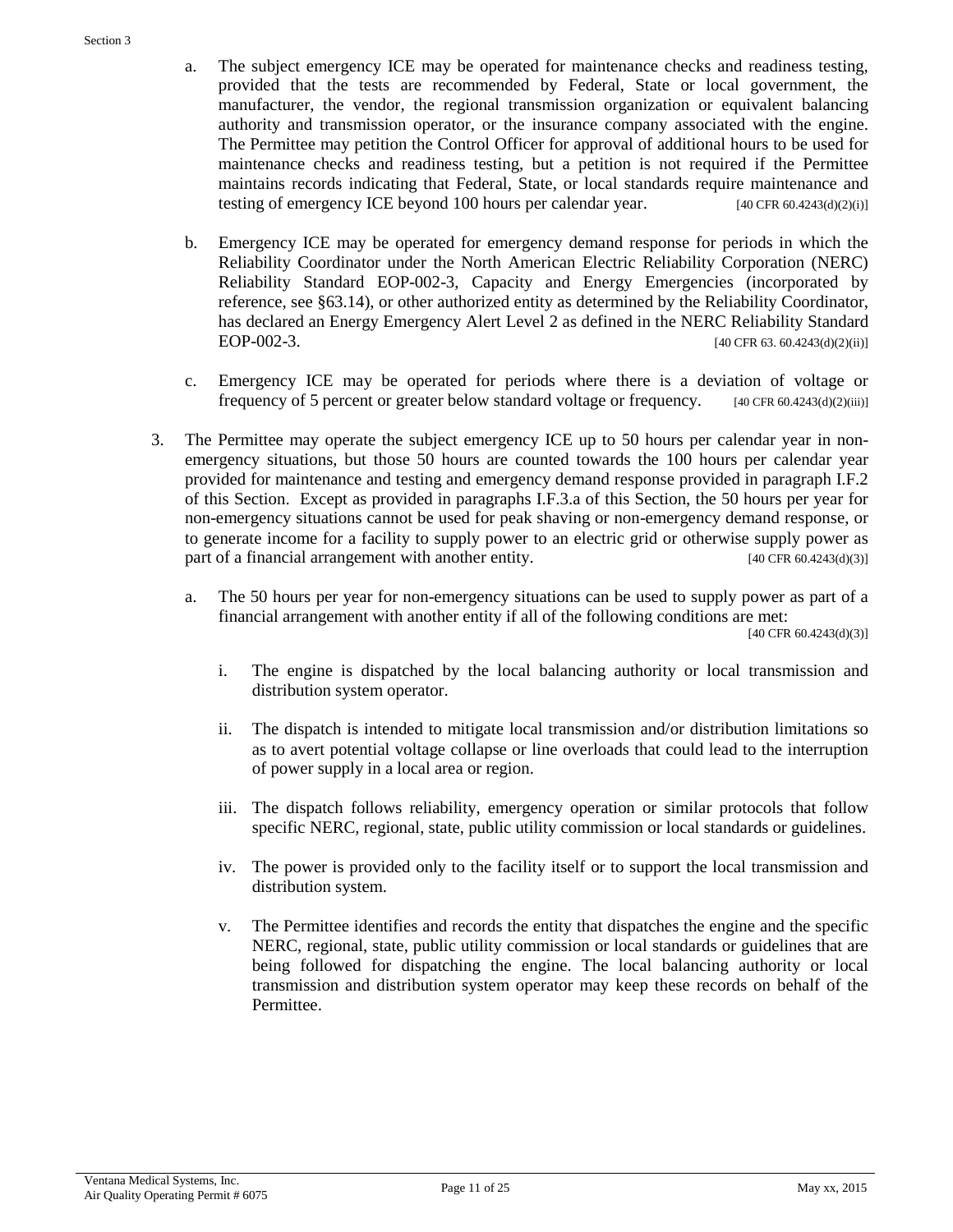- G. Compliance
	- 1. The Permittee must demonstrate compliance with the emission standards specified in section I.B.1 of this Section according to one of the methods in I.G.1.a and I.G.1.b of this Section:

[40 CFR 60.4243(b)]

a. Purchasing an engine certified according to procedures specified in 40 CFR Part 60, Subpart JJJJ, for the same model year and demonstrating compliance according to I.G.1.a.i or 1.G.1.a.ii as follows:

[40 CFR 60.4243(b)(1)]

- i. For certified stationary SI ICE and control devices that are operated and maintained according to the manufacturer's emission-related written instructions:
	- (A) The Permittee must keep records of conducted maintenance to demonstrate compliance, but no performance testing is required. [40 CFR 60.4243(a)(1)]
- ii For certified stationary SI ICE and control devices that are not operated and maintained according to the manufacturer's emission-related written instructions, the engine is considered a non-certified engine, and the Permittee must demonstrate compliance according to I.G.1.a.ii.(A) through I.G.1.a.ii.(C) of this Section, as appropriate.

 $[40 \text{ CFR } 60.4243(a)(2)]$ 

(A) For stationary SI ICE  $< 100$  HP;

The Permittee must keep a maintenance plan and records of conducted maintenance to demonstrate compliance and must, to the extent practicable, maintain and operate the engine in a manner consistent with good air pollution control practice for minimizing emissions, but no performance testing is required if you are an owner or operator. [40 CFR 60.4243(a)(2)(i)]

(B) For stationary SI ICE,  $100 \leq HP \leq 500$ ;

The Permittee must keep a maintenance plan and records of conducted maintenance and must, to the extent practicable, maintain and operate the engine in a manner consistent with good air pollution control practice for minimizing emissions. In addition, the Permittee must conduct an initial performance test within 1 year of engine startup to demonstrate compliance. [40 CFR 60.4243(a)(2)(ii)]

(C) For stationary SI ICE  $>$  500 HP;

The Permittee must keep a maintenance plan and records of conducted maintenance and must, to the extent practicable, maintain and operate the engine in a manner consistent with good air pollution control practice for minimizing emissions. In addition, the Permittee must conduct an initial performance test within 1 year of engine startup and conduct subsequent performance testing every 8,760 hours or 3 years, whichever comes first, thereafter to demonstrate compliance.

[40 CFR 60.4243(a)(2)(iii)]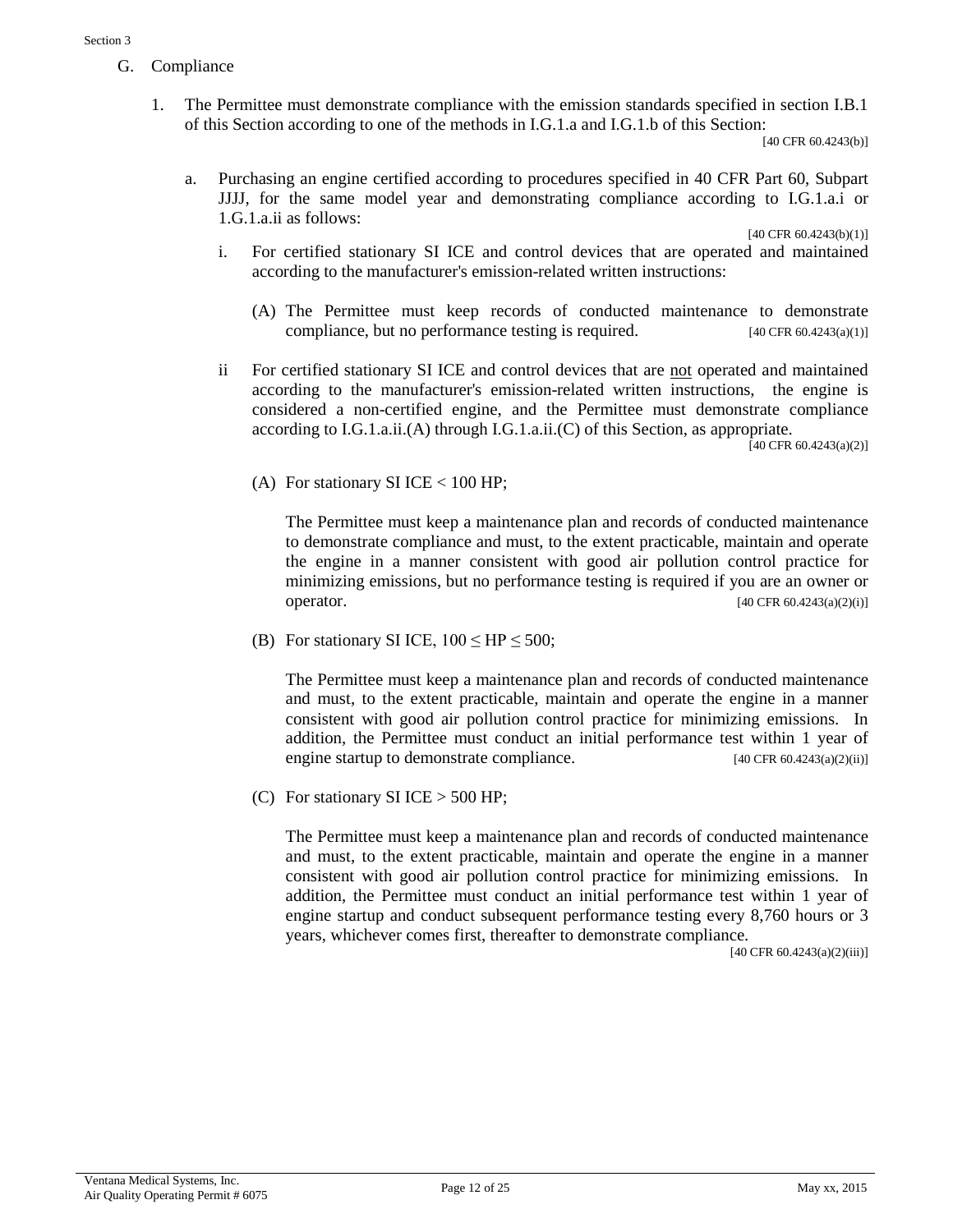- b. Purchasing a non-certified SI ICE engine and demonstrating compliance with the emission standards specified in I.B.1 and according to the requirements in VI.D of this Section, as applicable, and according to I.G.1.b.i and I.G.1.b.ii as follows:  $[40 \text{ CFR } 60.4243(b)/2]$ 
	- i. For stationary SI ICE,  $25 < HP \le 500 HP$ ; [40 CFR 60.4243(b)(2)(i)]

The Permittee must keep a maintenance plan and records of conducted maintenance and must, to the extent practicable, maintain and operate the engine in a manner consistent with good air pollution control practice for minimizing emissions. In addition, you must conduct an initial performance test to demonstrate compliance.

ii. For stationary SI ICE > 500 HP; [40 CFR 60.4243(b)(2)(ii)]

The Permittee must keep a maintenance plan and records of conducted maintenance and must, to the extent practicable, maintain and operate the engine in a manner consistent with good air pollution control practice for minimizing emissions. In addition, you must conduct an initial performance test and conduct subsequent performance testing every 8,760 hours or 3 years, whichever comes first, thereafter to demonstrate compliance.

2. For stationary SI ICE  $\leq$  500 HP;

If the Permittee purchases a non-certified engine, or the Permittee does not operate and maintain a certified stationary SI ICE and control device according to the manufacturer's written emissionrelated instructions, the Permittee is required to perform initial performance testing as indicated in I.G.1a and b of this Section, but the Permittee is not required to conduct subsequent performance testing unless the stationary engine is rebuilt or undergoes major repair or maintenance. A rebuilt stationary SI ICE means an engine that has been rebuilt as that term is defined in 40 CFR 94.11(a). (See Technical Support Document accompanying this permit for the definition of a rebuilt stationary SI ICE). [40 CFR 60.4243(f)]

3. Alternative Fuel Allowance

The Permittee may operate their stationary SI natural gas fired engines using propane for a maximum of 100 hours per year as an alternative fuel solely during emergency operations, but must keep records of such use. If propane is used for more than 100 hours per year in an engine that is not certified to the emission standards when using propane, the Permittee is required to conduct a performance test to demonstrate compliance with the emission standards in I.B of this Section. [40 CFR 60.4243(e) & 40 CFR 60.4233]

4. Operation and Maintenance of a Air fuel Ratio Controller

It is expected that air-to-fuel ratio (AFR) controllers will be used with the operation of three-way catalysts/non-selective catalytic reduction. The AFR controller must be maintained and operated appropriately in order to ensure proper operation of the engine and control device to minimize emissions at all times. [40 CFR 60.4243(g)]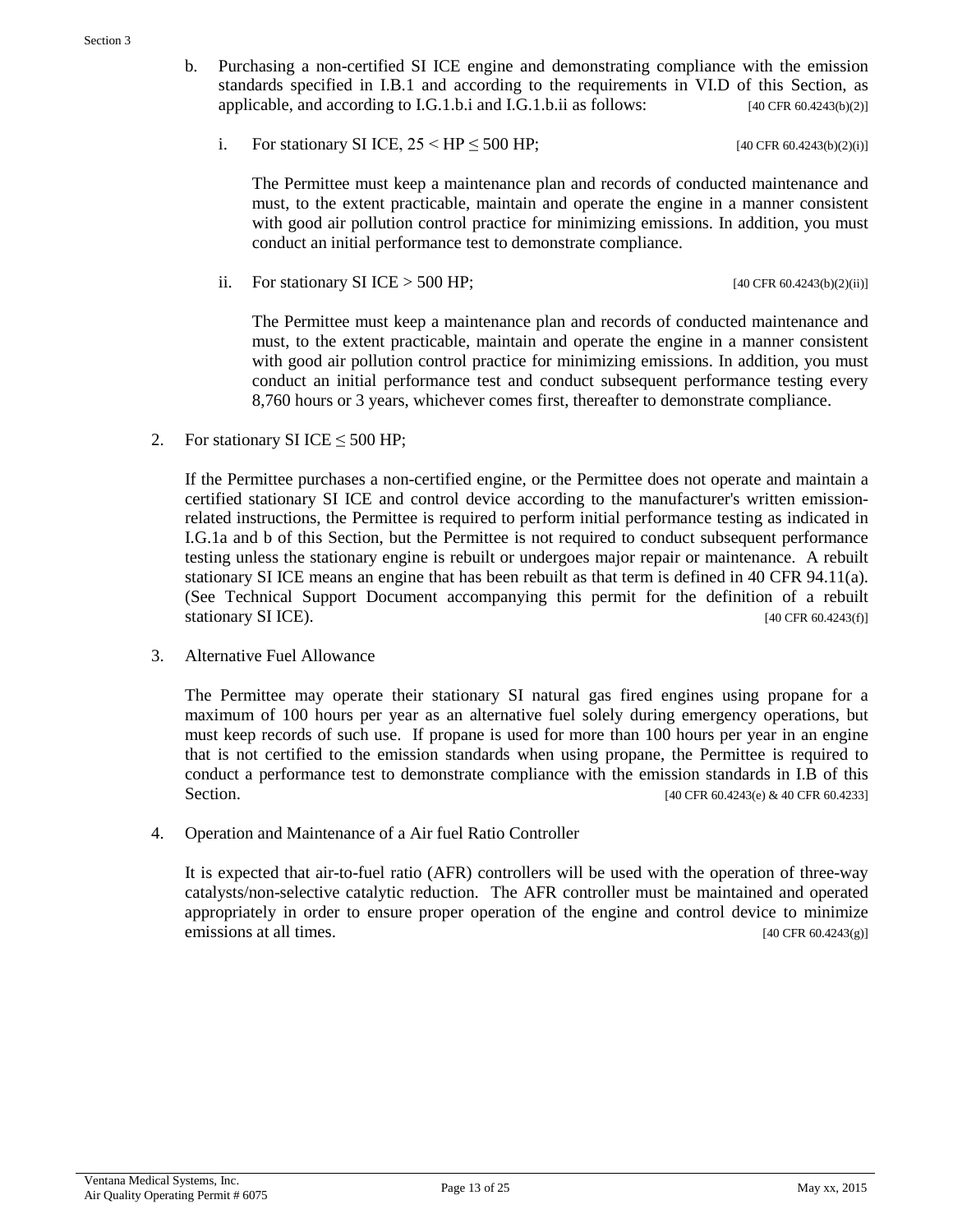#### **II. Monitoring Requirements**

- A. Hour Meter Installation
	- 1. Starting on July 1, 2010, if the emergency stationary SI internal combustion engine that is greater than or equal to 500 HP that was built on or after July 1, 2010, does not meet the standards applicable to non-emergency engines, the owner or operator must install a non-resettable hour meter.
	- 2. Starting on January 1, 2011, if the emergency stationary SI internal combustion engine that is greater than or equal to 130 HP and less than 500 HP that was built on or after January 1, 2011, does not meet the standards applicable to non-emergency engines, the owner or operator must install a non-resettable hour meter.
	- 3. If you are an owner or operator of an emergency stationary SI internal combustion engine that is less than 130 HP, was built on or after July 1, 2008, and does not meet the standards applicable to non-emergency engines, you must install a non-resettable hour meter upon startup of your emergency engine.
- B. Opacity

A demonstration to show compliance with the emission limitation for opacity in I.B.2 of this Section shall not be required since the percent of opacity of visible emissions from the stationary SI ICE while combusting natural gas fuel is inherently low. The Permittee shall operate and maintain the stationary SI ICE at all times - including periods of startup, shutdown, and malfunction - in a manner consistent with good air pollution control practices and consistent with manufacturer's guidelines. [PCC 17.12.185.A.3]

C. Fuel Limitation

The Permittee shall be considered in compliance with the fuel limitation in I.D of this Section by demonstrating that only commercially available pipeline quality natural gas was fired in the stationary SI ICE listed. Such a demonstration may be made by making available to the Control Officer for his inspection, documentation, such as invoices or statements from the fuel supplier, showing that only commercial natural gas was purchased for use in the equipment. [PCC 17.12.185.A.3]

#### **III. Recordkeeping Requirements**

- A. Notifications, Reports and Records
	- 1. The Permittee must keep records of the information in paragraphs a through d for all stationary SI  $ICE.$  [40 CFR 60.4245(a)]
		- a. All notifications submitted to comply with this Section and all documentation supporting any notification.
		- b. Records of conducted maintenance to demonstrate compliance.  $[40 \text{ CFR } 60.4245(a/2)]$
		- c. If the stationary SI internal combustion engine is a certified engine, documentation from the manufacturer that the engine is certified to meet the emission standards and information as required in 40 CFR Parts 90 and 1048. [40 CFR 60.4245(a)(3)]
		- d. If the stationary SI internal combustion engine is not a certified engine or is a certified engine operating in a non-certified manner and subject to I.G.1.a.ii of this Section, documentation that the engine meets the emission standards. [40 CFR 60.4245(a)(4) & 40 CFR 60.4243(a)(2)]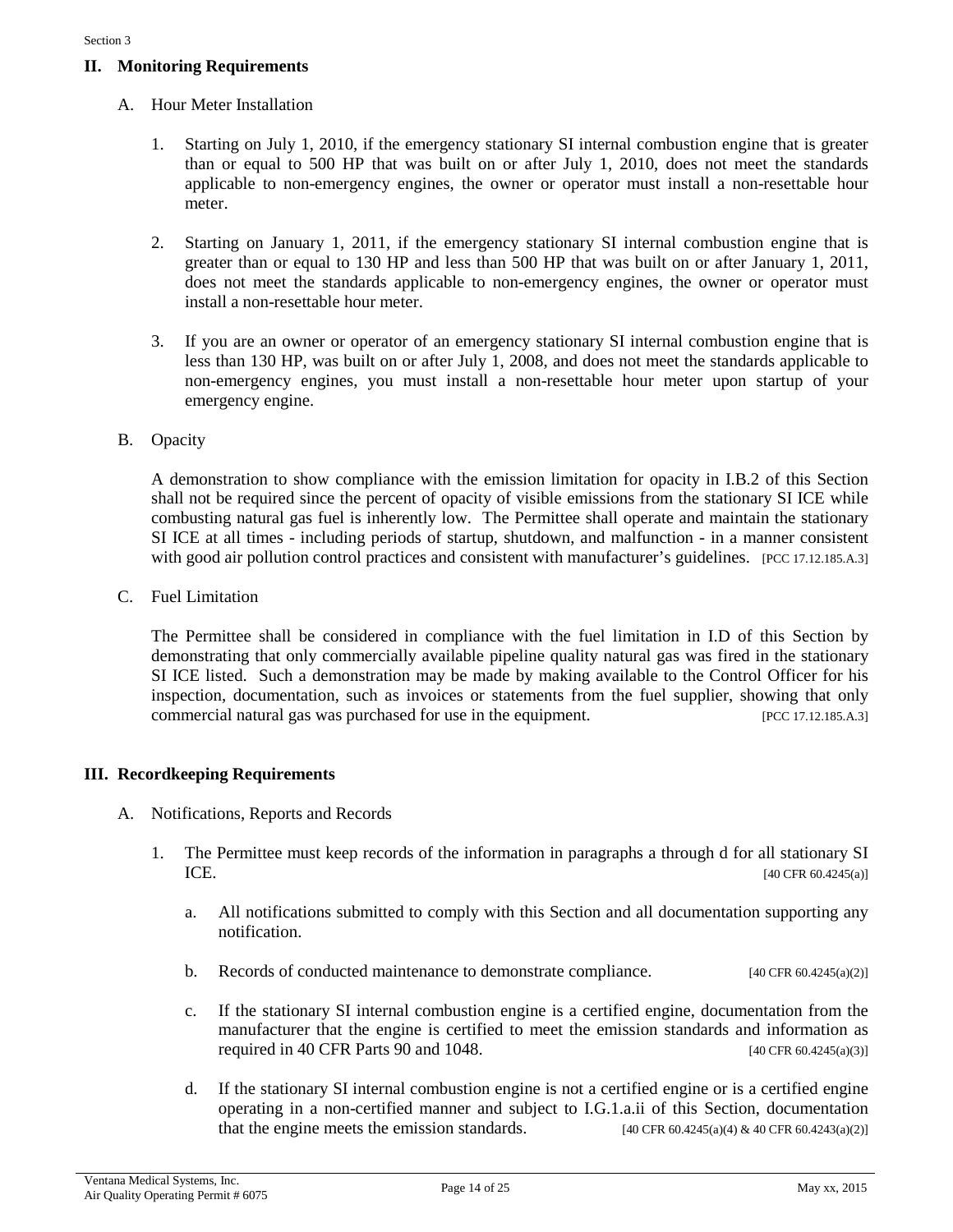- 2. The Permittee must keep the following run hour records:
	- a. For each subject SI ICE identified as having an operational limitation in the permit equipment list, the Permittee shall record the monthly operating hours and recalculate a rolling twelve (12) month total within 10 calendar days of the end of the month. [PCC 17.12.185.A.3 & 4] **[Locally Enforceable Condition]**
	- b. The Permittee must keep records of the hours of operation of the engine that is recorded through the non-resettable hour meter. The Permittee must document how many hours are spent for emergency operation, including what classified the operation as emergency and how many hours are spent for non-emergency operation. [40 CFR 60.4245(b)]

#### **IV. Reporting Requirements**

- A. The Permittee shall report to the Control Officer any emissions in excess of the limits established by this Section in accordance with I.B. of the Additional Permit Conditions. [PCC 17.12.040 & PCC 17.12.185.A.5] **[Locally Enforceable Condition]**
- B For all SI ICE that are subject to performance testing, the Permittee must submit a copy of each performance test as conducted in 40 CFR 60.4244 within 60 days after the test has been completed. [40 CFR 60.4245(d)]

#### **V. Testing Requirements**

For purposes of demonstrating compliance, these test methods shall be used, provided that for the purpose of establishing whether or not the facility has violated or is in violation of any provision of this permit, nothing in this permit shall preclude the use, including the exclusive use, of any credible evidence or information relevant to whether a facility would have been in compliance with applicable federal requirements if the appropriate performance or compliance procedures or methods had been performed. Methods referenced below are from 40 CFR Part 60, Appendix A unless otherwise noted. [PCC 17.20.010]

A. Opacity

When required by the Control Officer, the Permittee shall perform EPA Reference Method 9 visible emissions observations on the stationary SI ICE units identified in Table 2 to demonstrate compliance with the opacity standard in I.B.2 of this Section. [PCC 17.16.130.B]

B. Fuel Limitation

When required by the Control Officer, the Permittee need only demonstrate that pipeline quality natural gas was fired exclusively since the sulfur content of pipeline quality natural gas is regulated by the Federal Energy Regulatory Commission. [PCC 17.12.185.A.3 & PCC 17.20.010]

C. Alternative Test Method

The Permittee may submit an alternate and equivalent test method(s) that is listed in 40 CFR Subpart 60, Appendix A, to the Control Officer in a test plan, for approval by the Control Officer. [PCC 17.12.045.D]

D. SI ICE Performance Testing

If required to conduct performance testing, the Permittee must follow the procedures in paragraphs (a) through (f) of 40 CFR 60.4244. [40 CFR 60.4244(a)]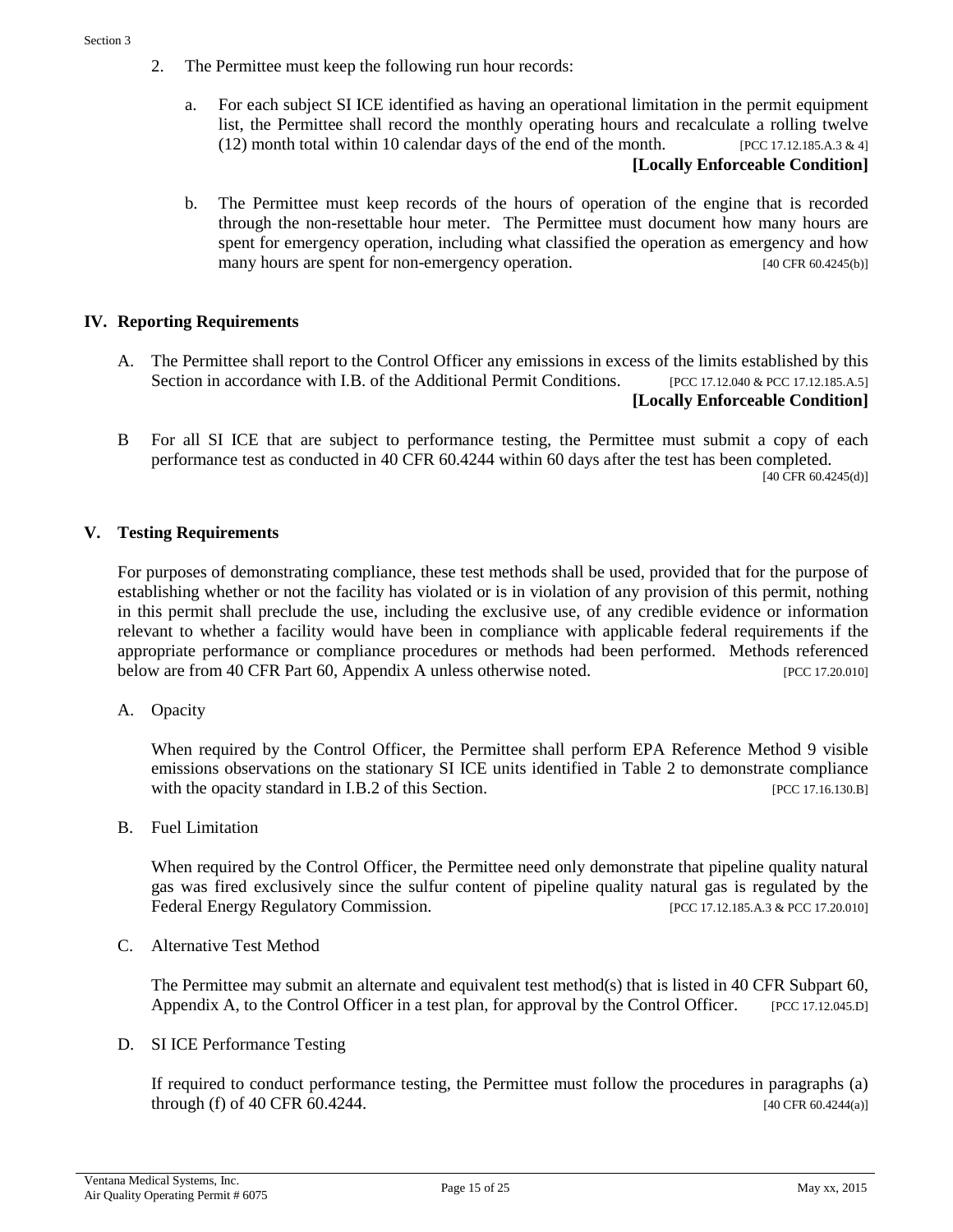#### **Section 4**

#### **National Emission Standards for Hazardous Air Pollutants (NESHAP) for Reciprocating Internal Combustion Engines 'RICE'**

The provisions of this Section are applicable to the affected existing stationary emergency SI RICE as provided in II.B of Section 1 and identified in Table 2 of Attachment 2. The general provisions of 40 CFR Part 63, §§ 63.1 through 63.15 apply to applicable SI RICE sources as indicated in Table 8 to 40 CFR Part 63, Subpart ZZZZ. All provisions of this Section are Federally Enforceable unless otherwise noted.

#### **I. Emission Limitations and Standards Exercíal Exercíal Exercíal Exercíal Exercíal Exercíal Exercíal Exercíal Exercíal Exercíal Exercíal Exercíal Exercíal Exercíal Exercíal Exercíal Exercíal Exercíal Exercíal Exercíal**

A. Hour Limitation [PCC 17.12.185.A.2 & PCC 17.12.190.B]

The Permittee shall not operate the emergency SI RICE for more than the number of hours per year specified in the permit equipment list on a rolling twelve (12) month total basis.

B. The Permittee must comply with the following requirements:

[40 CFR 63.6603(a) and Row 5 of Table 2d to Subpart ZZZZ] **[Material Permit Conditions]**

- 1. The Permittee must comply with the following management practice requirements except during periods of startup: [Row 4 of Table 2d to Subpart ZZZZ]
	- a. Change oil and filter every 500 hours of operation or annually, whichever comes first; and
	- b. Inspect spark plugs every 1,000 hours of operation or annually, whichever comes first, and replace as necessary, and replace as necessary; and
	- c. Inspect all hoses and belts every 500 hours of operation or annually, whichever comes first, and replace as necessary.
- 2. The Permittee must minimize the engine's time spent at idle during startup and minimize the engine's startup time to a period needed for appropriate and safe loading of the engine, not to  $e \, \text{e} \, \text{ce} \, \text{e} \, \text{f} \, \text{40} \, \text{CFR} \, \text{63.6625(h)}$
- 3. The Permittee has the option to utilize an oil analysis program as described in III.C of this Section in order to extend the specified oil change requirement in paragraph I.B.1.a of this Section. [Footnote 1, Table 2d to Subpart ZZZZ of Part 63 & 40 CFR 63.6625(j)]
- 4. If an emergency engine is operating during an emergency and it is not possible to shut down the engine in order to perform the management practice requirements on the schedule required in I.B.1 of this Section, or if performing the management practice on the required schedule would otherwise pose an unacceptable risk under Federal, State, or local law, the management practice can be delayed until the emergency is over or the unacceptable risk under Federal, State, or local law has abated. The management practice should be performed as soon as practicable after the emergency has ended or the unacceptable risk under Federal, State, or local law has abated. Sources must report any failure to perform the management practice on the schedule required and the Federal, State or local law under which the risk was deemed unacceptable in accordance with VI.B of this Section. [Footnote 2, Table 2d to Subpart ZZZZ of Part 63]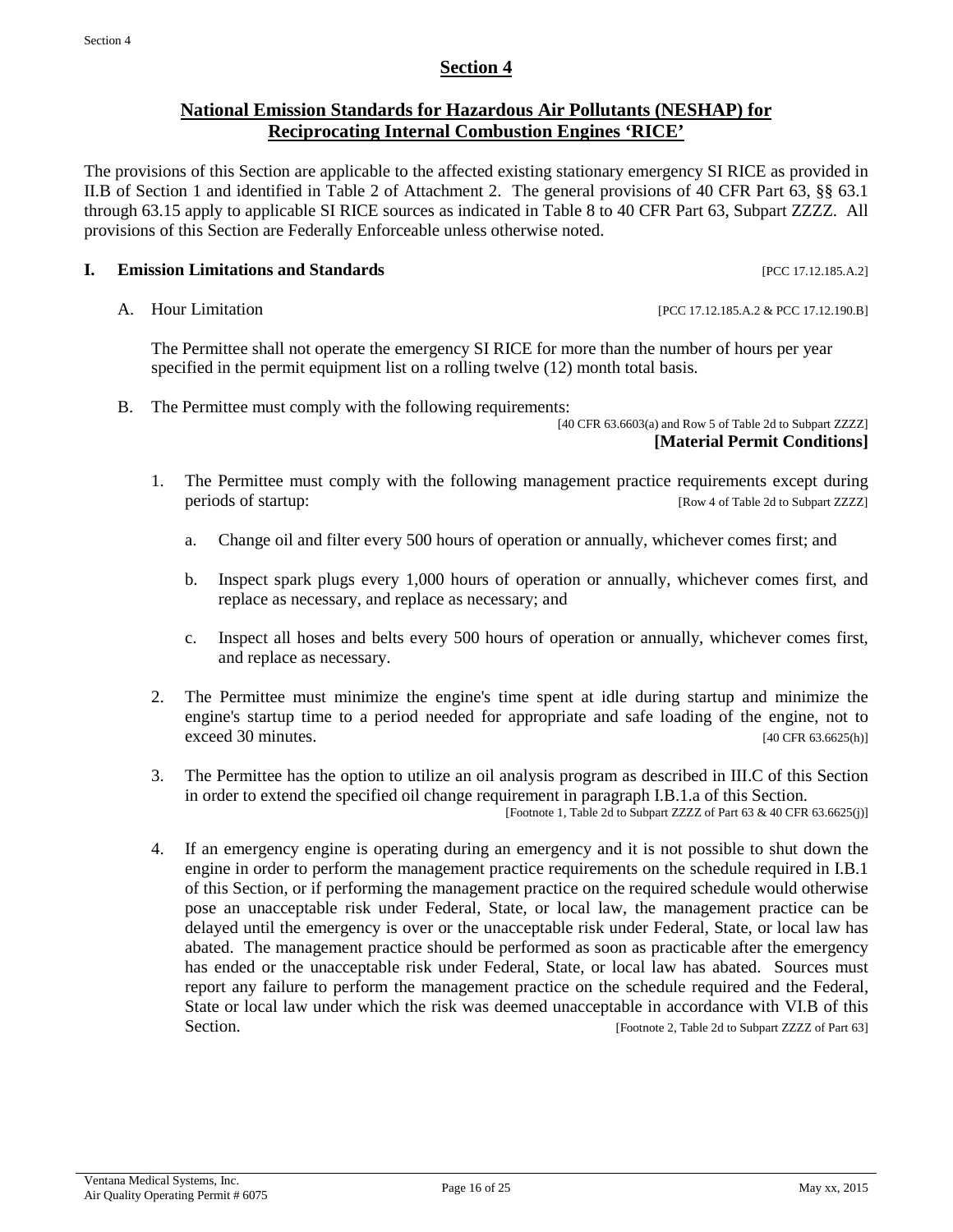C. Fuel Requirement

The Permittee shall burn only the specified fuel allowed for each generator listed in Table 2 in Attachment 2 of this permit. [PCC 17.12.350.A.3.a & PCC 17.12.190.B]

#### **[Material Permit and Locally Enforceable Condition]**

#### D. Opacity Limits [**Locally Enforceable Conditions]**

1. Except as otherwise specified in this Section, the opacity of all plumes and effluents from all point and non-point sources shall not exceed 20% as determined by EPA Reference Method 9, Appendix A 40 CFR 60. **[PCC 17.16.040, PCC 17.16.050.B** & PCC 17.16.130.B.1]

#### *[This condition is Federally Enforceable when opacity is above 40%]*

2. The Permittee shall not cause, allow, or permit to be emitted into the atmosphere from any stationary rotating machinery, smoke for any period greater than ten consecutive seconds that exceeds 40 percent opacity. Visible emissions when starting cold equipment shall be exempt from this requirement for the first ten minutes. [PCC 17.12.185.A & PCC 17.16.340.E]

#### **II. General Compliance Requirements**

- A. The Permittee must be in compliance with the emission limitations, operating limitations, and other requirements in this Section at all times. [40 CFR 63.6605(a)]
- B. The Permittee must operate and maintain any affected source, including associated air pollution control equipment and monitoring equipment, at all times, in a manner consistent with safety and good air pollution control practices for minimizing emissions. The general duty to minimize emissions does not require the Permittee to make any further efforts to reduce emissions if levels required by this Section have been achieved. Determination of whether such operation and maintenance procedures are being used will be based on information available to the Control Officer which may include, but is not limited to, monitoring results, review of operation and maintenance procedures, review of operation and maintenance records, and inspection of the source. [40 CFR 63.6605(b)]

#### **III. Monitoring, Installation, Collection, Operation, and Maintenance Requirements**

- A. The Permittee must install a non-resettable hour meter if one is not already installed. [40 CFR 63.6625(f)]
- B. The Permittee must operate and maintain the engine and after-treatment control device (if any) according to the manufacturer's emission-related written instructions or develop a maintenance plan which must provide to the extent practicable for the maintenance and operation of the engine in a manner consistent with good air pollution control practice for minimizing emissions. [40 CFR 63.6625(e)]
- C. If the Permittee utilizes an oil analysis program in order to extend the specified oil change requirement in I.B.1.a of this Section, the oil analysis must be performed at the same frequency specified for changing the oil in I.B.1.a of this Section. The analysis program must at a minimum analyze the following three parameters: Total Acid Number, viscosity, and percent water content. The condemning limits for these parameters are as follows: Total Acid Number increases by more than 3 milligrams of potassium hydroxide (KOH) per gram from Total Acid Number when new; viscosity of the oil has changed by more than 20 percent from the viscosity of the oil when new; or percent water content (by volume) is greater than 0.5. If all of these condemning limits are not exceeded, the Permittee is not required to change the oil. If all of these condemning limits are not exceeded, the engine owner or operator is not required to change the oil. If any of the limits are exceeded, the engine owner or operator must change the oil within 2 business days of receiving the results of the analysis; if the engine is not in operation when the results of the analysis are received, the engine owner or operator must change the oil within 2 business days or before commencing operation, whichever is later. The owner or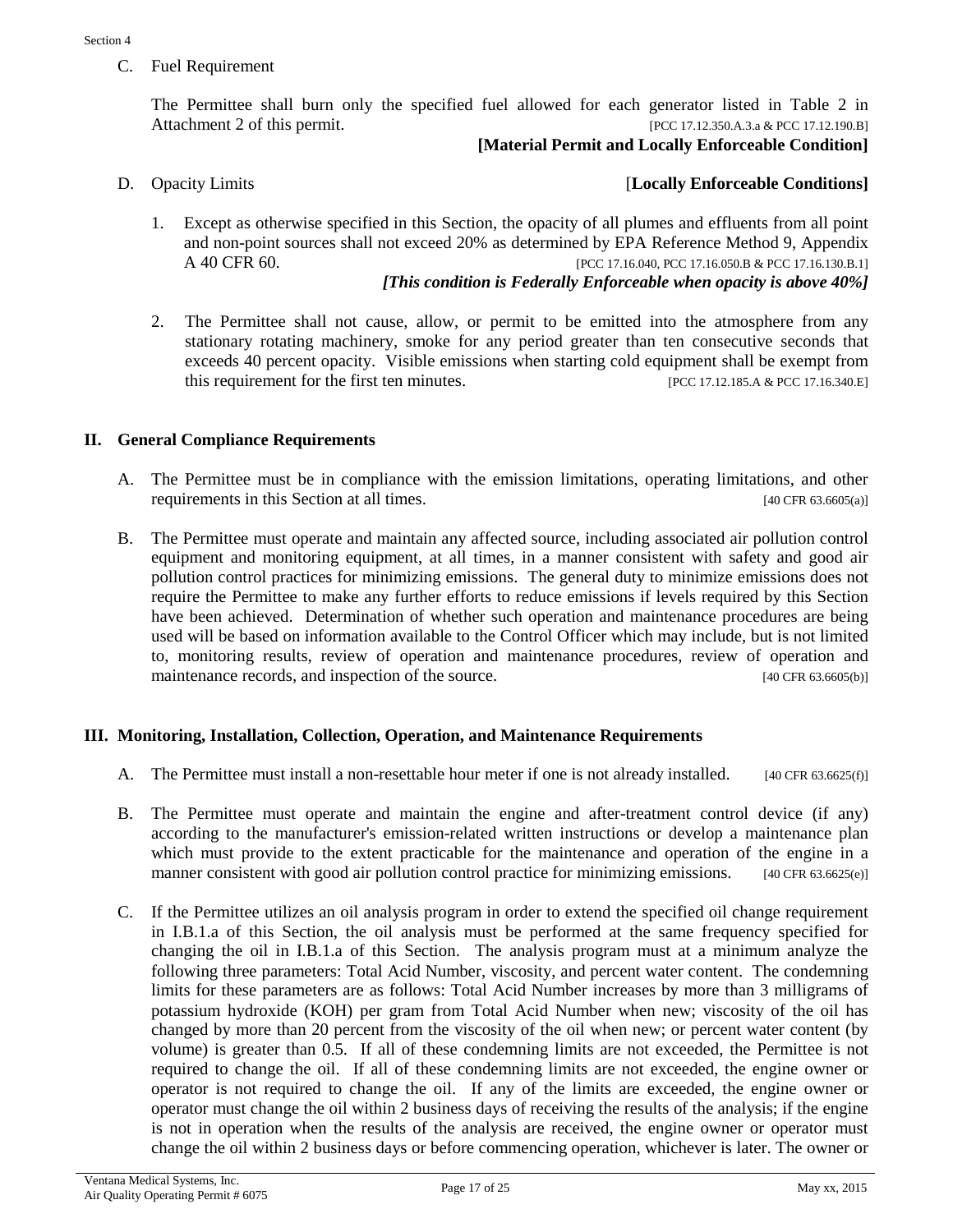#### content of the fuel being delivered. [PCC 17.12.185.A.3.c] **[Locally Enforceable Condition]**

E. A demonstration to show compliance with the emission limitation for opacity in I.D of this Section shall not be required since the percent of opacity of visible emissions from the stationary SI RICE while combusting natural gas fuel is inherently low. The Permittee shall operate and maintain the stationary SI ICE at all times - including periods of startup, shutdown, and malfunction - in a manner consistent with good air pollution control practices and consistent with manufacturer's guidelines.

operator must keep records of the parameters that are analyzed as part of the program, the results of the analysis, and the oil changes for the engine. The analysis program must be part of the maintenance plan for the engine. [40 CFR 63.6625(j) & Table 2d to Subpart ZZZZ of Part 63]

D. The Permittee shall be considered in compliance with the fuel limitation in I.C of this Section by demonstrating that only the specified fuel identified in the permit equipment list was fired in the subject engine. Such a demonstration may be made by making available to the Control Officer for his inspection, documentation, such as invoices or statements from the fuel supplier which verify the sulfur

> [PCC 17.12.185.A.3c] **Locally Enforceable Condition]**

#### **IV. Demonstration of Continuous Compliance** [PCC 17.12.185.A.2 & 3]

- A. The Permittee must demonstrate continuous compliance with the requirements in I.B of this Section that apply according to the following methods: [40 CFR 63.6640(a) & Row 9 of Table 6 to Subpart ZZZZ of Part 63]
	- a. Operating and maintaining the engine according to the manufacturer's emission-related operation and maintenance instructions; or
	- b. Develop and follow a maintenance plan which must provide to the extent practicable for the maintenance and operation of the engine in a manner consistent with good air pollution control practice for minimizing emissions.
- B. Emergency Designation

The Permittee must operate the emergency RICE according to the requirements in paragraphs IV.B.1 through IV.B.3 of this Section. Any operation other than emergency operation, maintenance and testing, emergency demand response, and operation in non-emergency situations for 50 hours per year, as described in paragraphs IV.B.1 through IV.B.3 of this Section, is prohibited. If the Permittee does not operate the engine according to the requirements in paragraphs IV.B.1 through IV.B.3 of this Section, the engine will not be considered an emergency engine under this Section and will need to meet all requirements for non-emergency engines. [40 CFR 63.6640(f)]

1. There is no time limit on the use of emergency RICE in emergency situations.

[40 CFR 63.6640(f)(1)]

2. The Permittee may operate the subject emergency RICE for any combination of the purposes specified in IV.B.2.a through IV.B.2.c of this Section for a maximum of 100 hours per calendar year. Any operation for non-emergency situations as allowed in IV.B.3 of this Section counts as part of the 100 hours per calendar year allowed by this paragraph IV.B.2. [40 CFR 63.6640(f)(2)]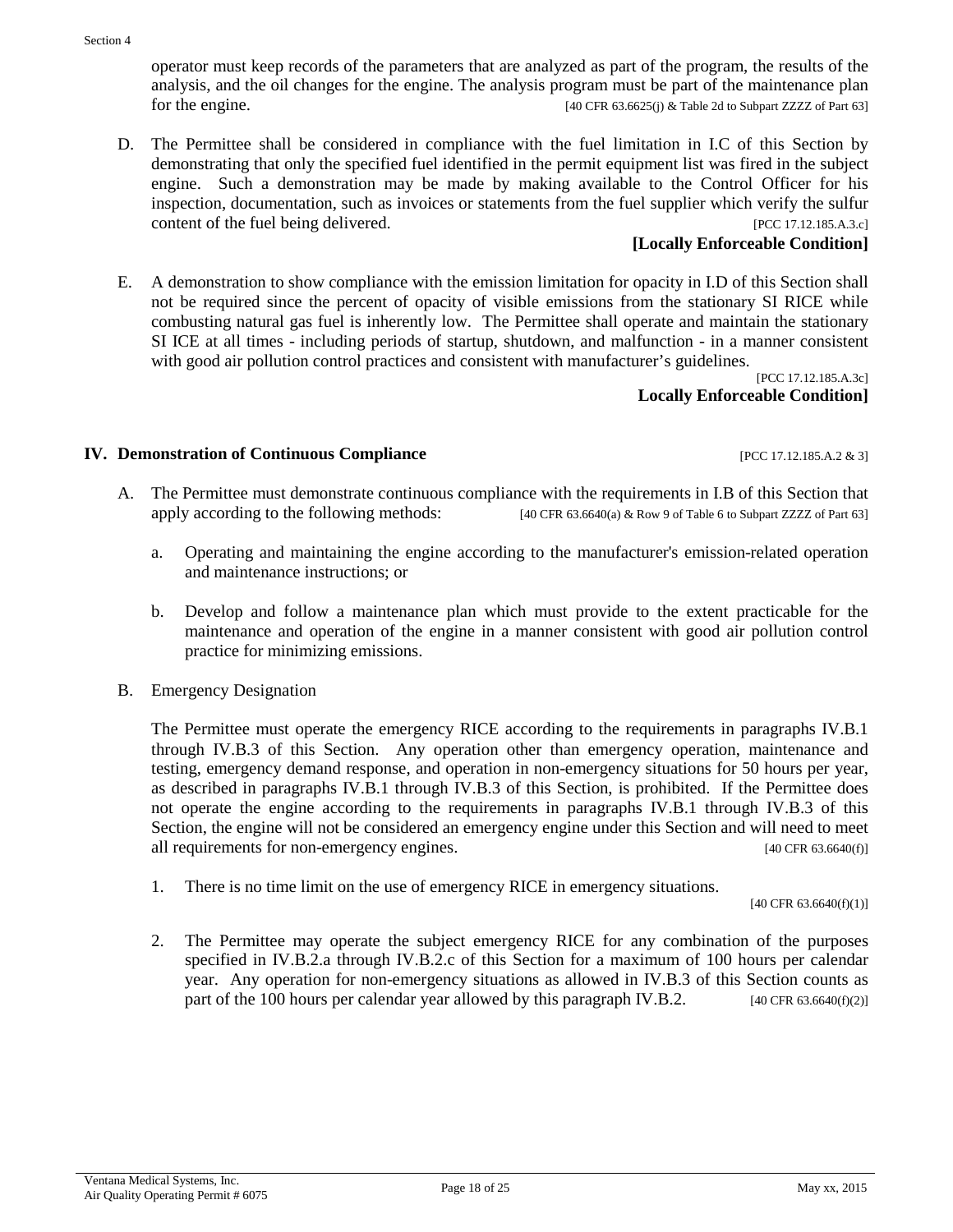- a. The subject emergency RICE may be operated for maintenance checks and readiness testing, provided that the tests are recommended by Federal, State or local government, the manufacturer, the vendor, the regional transmission organization or equivalent balancing authority and transmission operator, or the insurance company associated with the engine. The Permittee may petition the Control Officer for approval of additional hours to be used for maintenance checks and readiness testing, but a petition is not required if the Permittee maintains records indicating that Federal, State, or local standards require maintenance and testing of emergency RICE beyond 100 hours per calendar year.  $[40 \text{ CFR } 63.6640 \text{ (f)}(2) \text{ (i)}]$
- b. Emergency RICE may be operated for emergency demand response for periods in which the Reliability Coordinator under the North American Electric Reliability Corporation (NERC) Reliability Standard EOP-002-3, Capacity and Energy Emergencies (incorporated by reference, see §63.14), or other authorized entity as determined by the Reliability Coordinator, has declared an Energy Emergency Alert Level 2 as defined in the NERC Reliability Standard EOP-002-3. [40 CFR 63.6640(f)(2)(ii)]
- c. Emergency RICE may be operated for periods where there is a deviation of voltage or frequency of 5 percent or greater below standard voltage or frequency.  $[40 \text{ CFR } 63.6640 \text{ (f)}(2) \text{ (iii)}]$
- 3. The Permittee may operate the subject emergency RICE up to 50 hours per calendar year in nonemergency situations, but those 50 hours are counted towards the 100 hours per calendar year provided for maintenance and testing and emergency demand response provided in paragraph IV.B.2 of this Section. Except as provided in paragraphs IV.B.3.a and b of this Section, the 50 hours per year for non-emergency situations cannot be used for peak shaving or non-emergency demand response, or to generate income for a facility to supply power to an electric grid or otherwise supply power as part of a financial arrangement with another entity. [40 CFR 63.6640(f)(4)]
	- a. Prior to May 3, 2014, the 50 hours per year for non-emergency situations can be used for peak shaving or non-emergency demand response to generate income for a facility, or to otherwise supply power as part of a financial arrangement with another entity if the engine is operated as part of a peak shaving (load management program) with the local distribution system operator and the power is provided only to the facility itself or to support the local distribution system.  $[40 \text{ CFR } 63.6640(f)(4)(i)]$
	- b. The 50 hours per year for non-emergency situations can be used to supply power as part of a financial arrangement with another entity if all of the following conditions are met:  $[40 \text{ CFR } 63.6640(f)(4)(ii)]$ 
		- i. The engine is dispatched by the local balancing authority or local transmission and distribution system operator.
		- ii. The dispatch is intended to mitigate local transmission and/or distribution limitations so as to avert potential voltage collapse or line overloads that could lead to the interruption of power supply in a local area or region.
		- iii. The dispatch follows reliability, emergency operation or similar protocols that follow specific NERC, regional, state, public utility commission or local standards or guidelines.
		- iv. The power is provided only to the facility itself or to support the local transmission and distribution system.
		- v. The Permittee identifies and records the entity that dispatches the engine and the specific NERC, regional, state, public utility commission or local standards or guidelines that are being followed for dispatching the engine. The local balancing authority or local transmission and distribution system operator may keep these records on behalf of the Permittee.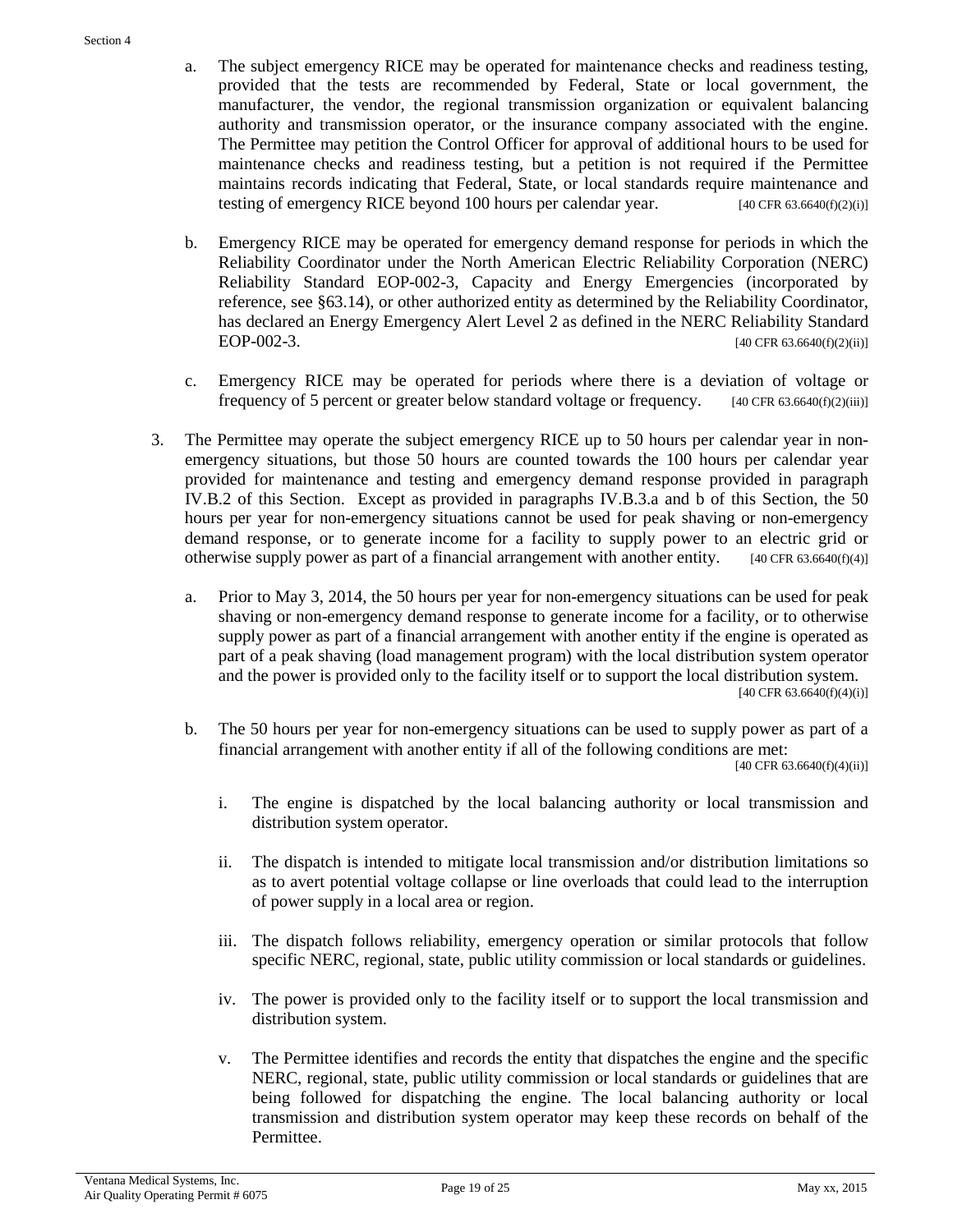A. For each RICE identified as having an operational limitation in the permit equipment list, the Permittee shall record the monthly operating hours and recalculate a rolling twelve (12) month total within 10 calendar days of the end of the month. All records shall be maintained for five years.

#### [PCC 17.12.185.A.3 & 4] **[Locally Enforceable Condition]**

- B. The Permittee must keep records of the hours of operation of the engine that is recorded through the non-resettable hour meter. The Permittee must document how many hours are spent for emergency operation, including what classified the operation as emergency and how many hours are spent for nonemergency operation. If the subject engine is used for the purposes specified in IV.B.2.b, IV.B.2.c, or IV.B.3.b of this Section, the Permittee must keep records of the notification of the emergency situation, and the date, start time, and end time of engine operation for these purposes. [40 CFR 63.6655(f)]
- C. The Permittee must keep records of the maintenance conducted on the RICE in order to demonstrate that the Permittee operated and maintained the RICE and after-treatment control device (if any) according to the Permittee's own maintenance plan. [40 CFR 63.6655(e)]
- D. In order to demonstrate compliance with the fuel limitations in I.C of this Section, the Permittee shall maintain records of fuel supplier specifications which verify the sulfur content of the fuel as delivered. All records shall be maintained for five years. [PCC 17.12.185.A.4]

#### **[Locally Enforceable Condition]**

- E. The Permittee's records must be in a form suitable and readily available for expeditious review  $\alpha$  according to 40 CFR 63.10(b)(1). [40 CFR 63.6660(a)]
- F. As specified in 40 CFR 63.10(b)(1), the Permittee must keep each record for 5 years following the date of each occurrence, measurement, maintenance, corrective action, report, or record. [40 CFR 63.6660(b)]
- G. The Permittee must keep each record readily accessible in hard copy or electronic form for at least 5 years after the date of each occurrence, measurement, maintenance, corrective action, report, or record,  $\alpha$  according to 40 CFR 63.10(b)(1). [40 CFR 63.6660(c)]

#### **VI. Reporting Requirements [PCC 17.12.185.A.5]**

A. The Permittee shall report to the Control Officer any emissions in excess of the limits established by this Section in accordance with I.B. of the Additional Permit Conditions. [PCC 17.12.040 & PCC 17.12.185.A.5] **[Locally Enforceable Condition]**

#### **VII. Testing Requirements** [PCC 17.12.045, PCC 17.12.050 & PCC 17.20.010]

For purposes of demonstrating compliance, these test methods shall be used, provided that for the purpose of establishing whether or not the facility has violated or is in violation of any provision of this permit, nothing in this permit shall preclude the use, including the exclusive use, of any credible evidence or information relevant to whether a source would have been in compliance with applicable federal requirements if the appropriate performance or compliance procedures or methods had been performed. Methods referenced below are from 40 CFR Part 60, Appendix A unless otherwise noted.

A. Opacity

When required by the Control Officer, the Permittee shall perform EPA Method 9 visible emissions observations on the engines identified in this Section to demonstrate compliance with the opacity limits in I.D of this Section. [PCC 17.12.045.B]

**[Locally Enforceable Condition]**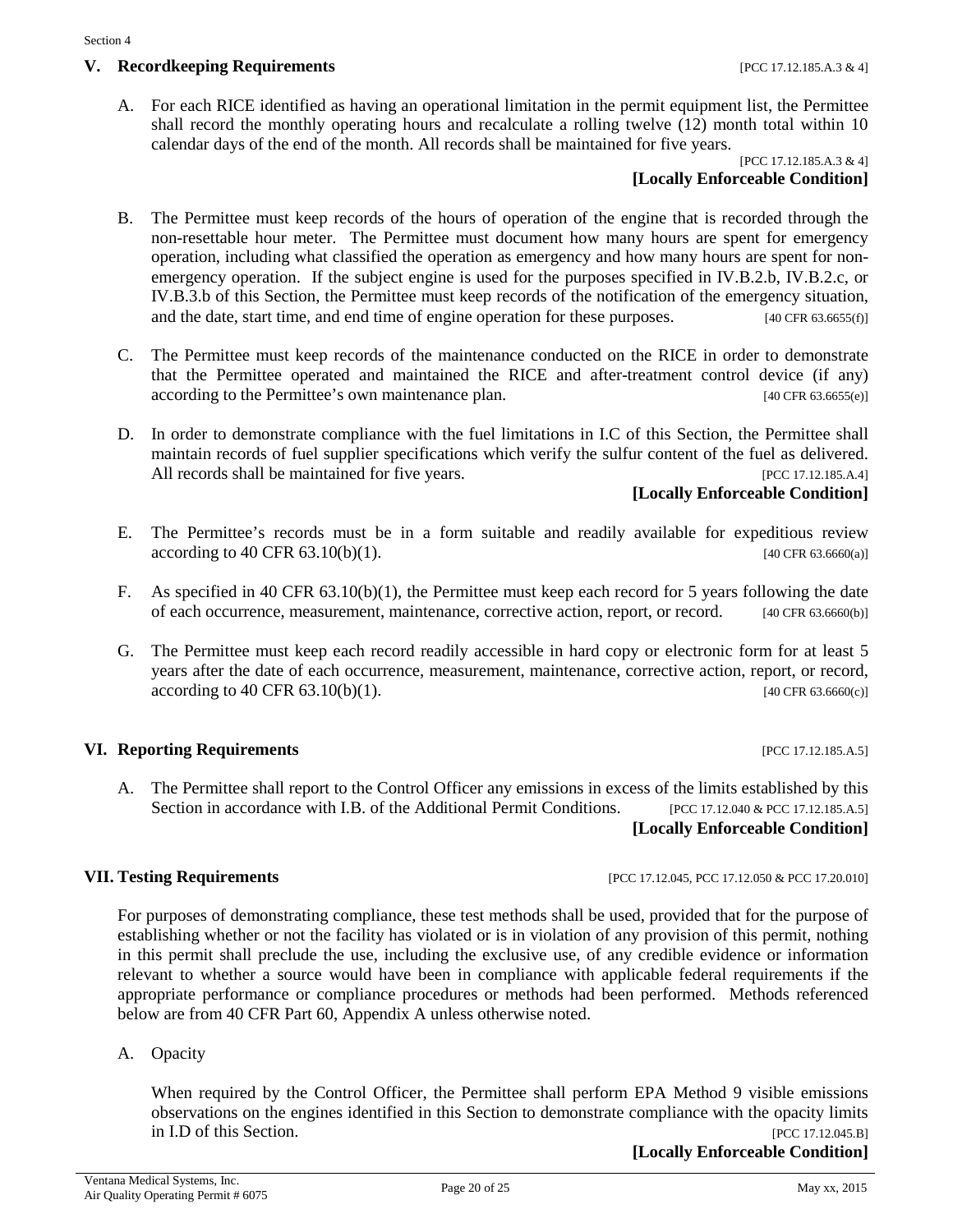#### **Additional Permit Requirements**

#### **I. Compliance with Permit Conditions I.e. 2016** [PCC 17.12.185.A.7.a & b]

A. The Permittee shall comply with all conditions of this permit including all applicable requirements of Arizona air quality statutes and the air quality rules. Any permit noncompliance constitutes a violation of the Arizona Revised Statutes and is grounds for enforcement action; for permit termination, revocation and reissuance, or revision; or for denial of a permit renewal application. In addition, noncompliance with any federally enforceable requirement constitutes a violation of the Clean Air Act.

- B. The Permittee shall report to the Control Officer any emissions in excess of the limits established by this permit. The report shall be in 2 parts as specified below: [PCC 17.12.185.A.5 & PCC 17.12.040]
	- 1. Notification by telephone or facsimile within 24 hours of the time the Permittee first learned of the occurrence of excess emission that includes all available information from 17.12.040.B. The number to report excess emissions is **520-724-7400.** The facsimile number is **520-838-7432.**
	- 2. Detailed written notification by submission of an excess emissions report within 72 hours of the notification under I.B.1 above. **Send to PDEQ 33 N. Stone Avenue, Suite 700, Tucson, Arizona 85701.**
- C. It shall not be a defense for a Permittee in an enforcement action that it would have been necessary to halt or reduce the permitted activity in order to maintain compliance with the conditions of this permit.
- D. The permit does not convey any property rights of any sort, or any exclusive privilege to the permit holder.
- E. The Permittee shall pay fees to the Control Officer pursuant to PCC 17.12.520.

[PCC 17.12.185.A.9 & PCC 17.12.520]

#### **II. Permit Revision, Reopening, Revocation and Reissuance, or Termination for Cause** [PCC 17.12.185.A.7.c]

The permit may be revised, reopened, revoked and reissued, or terminated for cause pursuant to PCC 17.12.270. The filing of a request by the Permittee for a permit revision, revocation and reissuance, or termination; or of a notification of planned changes or anticipated noncompliance does not stay any permit condition.

#### **III. Duty to Provide Information** [PCC 17.12.165.G & PCC 17.12.185.A.7.e]

- A. The Permittee shall furnish to the Control Officer, within a reasonable time, any information that the Control Officer may request in writing to determine whether cause exists for revising, revoking and reissuing, or terminating the permit or to determine compliance with the permit. Upon request, the Permittee shall also furnish to the Control Officer copies of records required to be kept by the permit. For information claimed to be confidential, the Permittee shall furnish a copy of such records to the Control Officer along with a claim of confidentiality.
- B. If the Permittee has failed to submit any relevant facts or if the Permittee has submitted incorrect information in the permit application, the Permittee shall, upon becoming aware of such failure or incorrect submittal, promptly submit such supplementary facts or corrected information.

#### **IV. Severability Clause IPCC 17.12.185.A.6**]

The provisions of this permit are severable. If any provision of this permit is held invalid, the remainder of this permit shall not be affected thereby.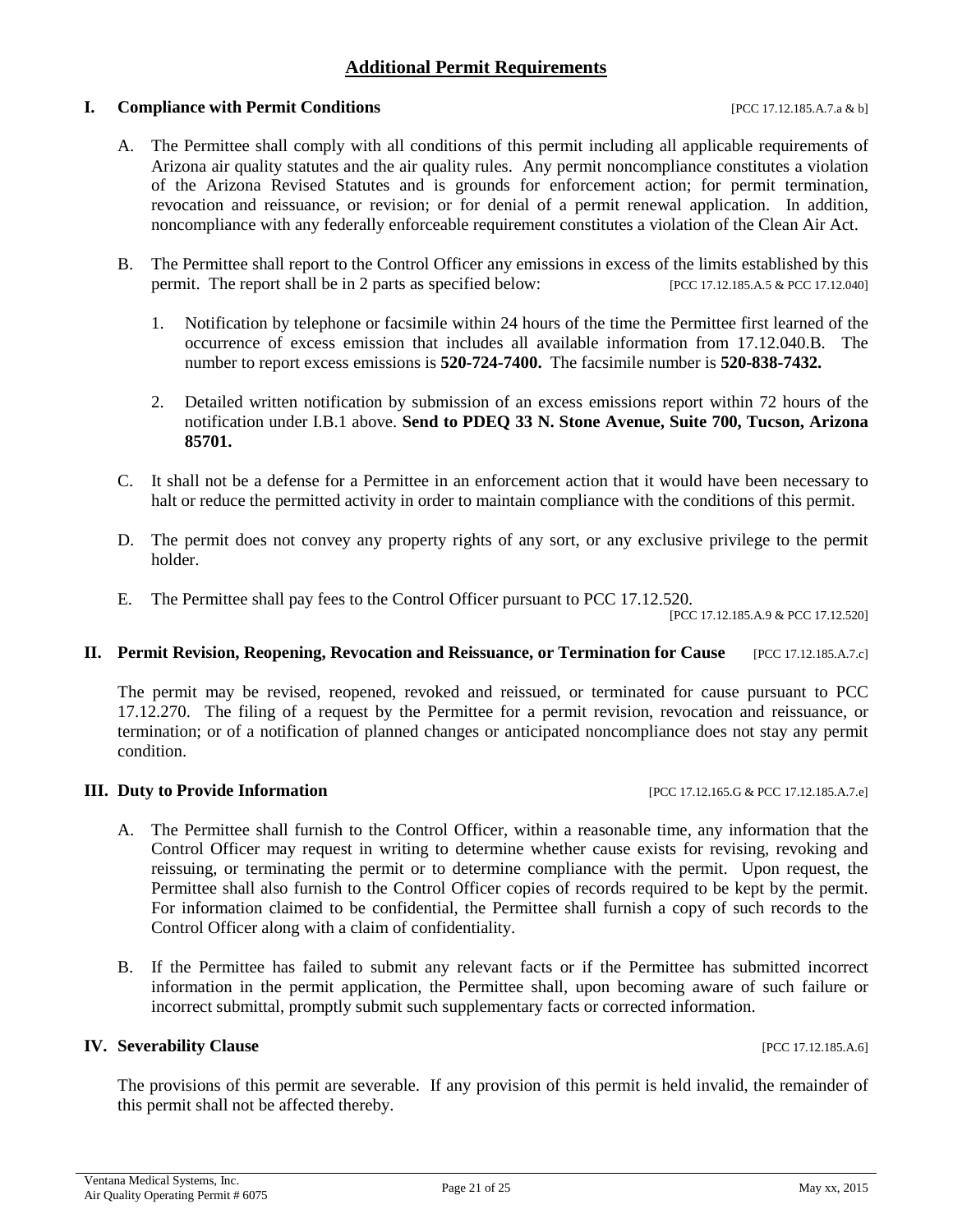#### **Attachment 1**

#### **Applicable Regulations**

#### **40 CFR, Part 60 Standards of Performance for New Stationary Sources**

| Subpart A    | <b>General Provisions</b>                                      |
|--------------|----------------------------------------------------------------|
| Subpart JJJJ | NSPS for Stationary Spark Ignition Internal Combustion Engines |
| Appendix A   | <b>Test Methods</b>                                            |

#### **40 CFR Part 63 National Emission Standards for Hazardous Air Pollutants for Source Categories**

| Subpart A    | <b>General Provisions</b>                                   |
|--------------|-------------------------------------------------------------|
| Subpart ZZZZ | NESHAP for Reciprocating Internal Combustion Engines 'RICE' |

#### **Pima County Code Title 17, Chapter 17.12 – Permits and Permit Revisions**

#### **Article I – General Provisions**

| 17.12.010 | <b>Statutory Authority</b>                            |
|-----------|-------------------------------------------------------|
| 17.12.020 | Planning, Constructing, or Operating Without a Permit |
| 17.12.040 | Reporting requirements                                |
| 17.12.045 | Test methods and procedures                           |
| 17.12.050 | Performance tests                                     |
| 17.12.080 | Permit Display or Posting                             |
|           |                                                       |

#### **Article II – Individual Source Permits**

| 17.12.165 | Permit application processing procedures for Class II and Class III permits                |
|-----------|--------------------------------------------------------------------------------------------|
| 17.12.185 | Permit contents for Class II and Class III permits                                         |
| 17.12.235 | Facility Changes that require a permit revision                                            |
| 17.12.240 | Procedures for certain changes that do not require a permit revision Class II or Class III |
| 17.12.255 | <b>Minor Permit Revision</b>                                                               |
| 17.12.260 | <b>Significant Permit Revision</b>                                                         |
| 17.12.270 | Permit Reopenings – Revocation and reissuance – Termination                                |
| 17.12.350 | Material permit condition                                                                  |

#### **Article VI – Fees**

17.12.520 Fees related to Class II and Class III permits

#### **Pima County Code Title 17, Chapter 17.16 – Emission Limiting Standards**

#### **Article I – General Provisions**

| 17.16.010 | Local rules and standards; Applicability of more than one standard |
|-----------|--------------------------------------------------------------------|
| 17.16.020 | Noncompliance with applicable standards                            |
| 17.16.030 | Odor limiting standards                                            |

#### **Article II – Visible Emission Standards**

| 17.16.040 | Standards and applicability (includes NESHAP) |
|-----------|-----------------------------------------------|
| 17.16.050 | Visibility limiting standard                  |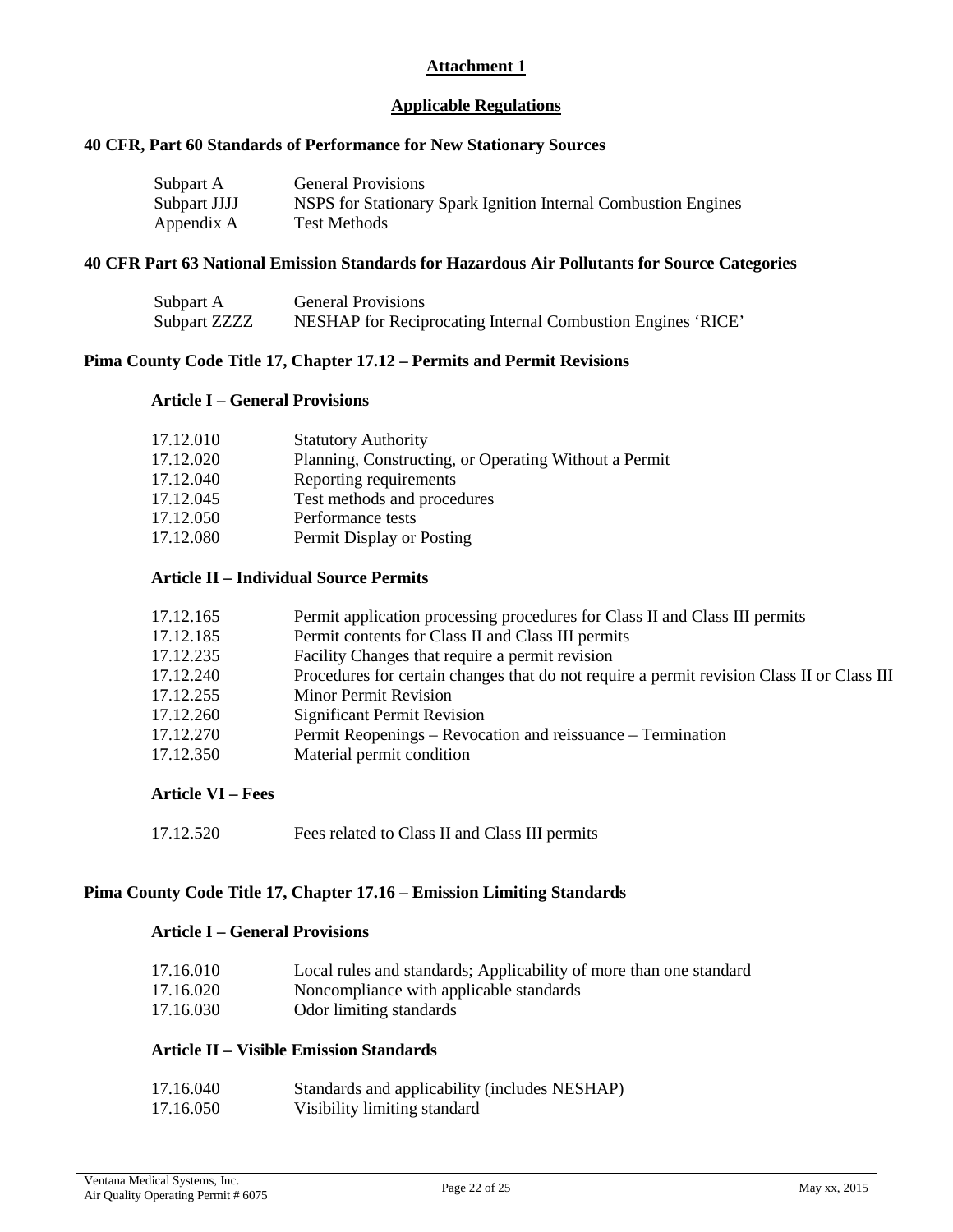#### **Article IV – New and Existing Stationary Source Performance Standards**

| 17.16.130 | Applicability                                              |
|-----------|------------------------------------------------------------|
| 17.16.340 | Standards of performance for stationary rotating machinery |
| 17.16.400 | Organic Solvents and other organic materials               |
| 17.16.430 | Standards of performance for unclassified sources          |

#### **Pima County Code Title 17, Chapter 17.20 – Emissions Source Testing and Monitoring**

| 17.20.010 | Source sampling, monitoring and testing |
|-----------|-----------------------------------------|
| 17.20.040 | Concealment of emissions                |

#### **Pima County Code Title 17, Chapter 17.24 – Emissions Source Recordkeeping and Reporting**

| 17.24.020 | Recordkeeping for compliance determination |
|-----------|--------------------------------------------|
|-----------|--------------------------------------------|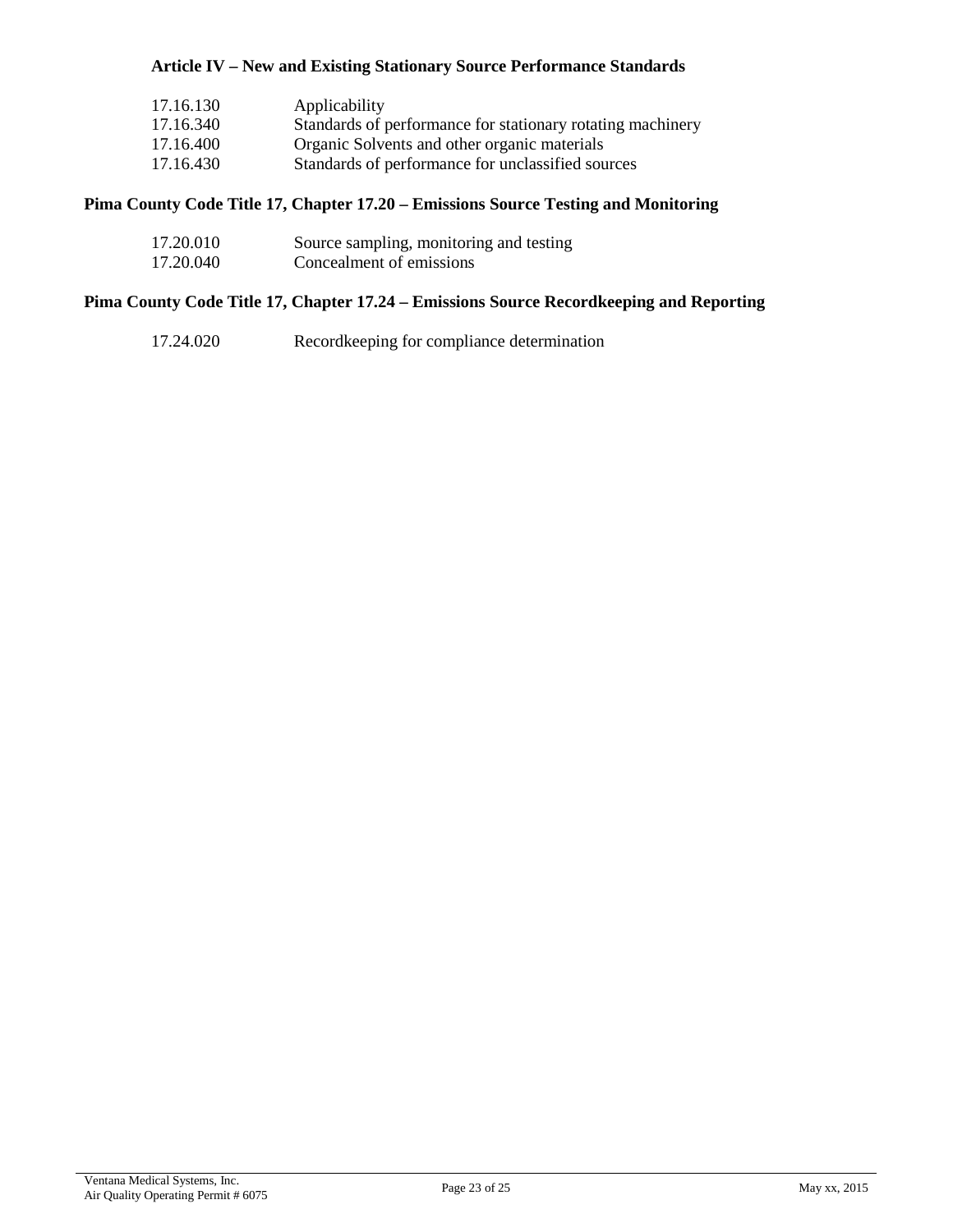#### **Attachment 2**

### **Equipment List**

#### **Table 1 – Generator(s) / ICE (ref. Section 3):**

| <b>Description</b>                      | <b>MFR</b> | <b>Model</b> | <b>Serial Number/</b><br><b>Unique ID</b> | <b>Maximum Rated</b><br>Capacity | <b>Run Hour</b><br><b>Limitation</b> | <b>Fuels Used</b>  | Date of<br><b>MFR</b> | <b>Date</b><br><b>Installed</b> |
|-----------------------------------------|------------|--------------|-------------------------------------------|----------------------------------|--------------------------------------|--------------------|-----------------------|---------------------------------|
| <b>SI ICE</b><br>Emergency<br>Generator | Olympian   | G300LG2      | GX002749                                  | 402 HP                           | 100 hours                            | <b>Natural Gas</b> | 11/20/2012            | 10/6/2013                       |

#### **Table 2 – Generator(s) / RICE (ref. Section 4):**

| <b>Description</b>                       | <b>MFR</b>            | <b>Model</b> | <b>Serial Number/</b><br><b>Unique ID</b> | <b>Maximum Rated</b><br>Capacity | <b>Run Hour</b><br><b>Limitation</b> | <b>Fuels Used</b>  | Date of<br><b>MFR</b> | <b>Date</b><br><b>Installed</b> |
|------------------------------------------|-----------------------|--------------|-------------------------------------------|----------------------------------|--------------------------------------|--------------------|-----------------------|---------------------------------|
| <b>SI RICE</b><br>Emergency<br>Generator | Caterpillar           | G3412TA      | CTP02525                                  | 580 HP                           | 100 hours                            | <b>Natural Gas</b> | 2/2006                | 5/26/2006                       |
| <b>SI RICE</b><br>Emergency<br>Generator | Detroit Diesel        | 150GS        | 2209610498                                | 200 HP                           | 100 hours                            | Natural Gas        | 5/2001                | 7/21/2001                       |
| <b>SI RICE</b><br>Emergency<br>Generator | <b>Detroit Diesel</b> | 100GS        | 684370                                    | 150 HP                           | 100 hours                            | Natural Gas        | 3/1996                | 3/1996                          |